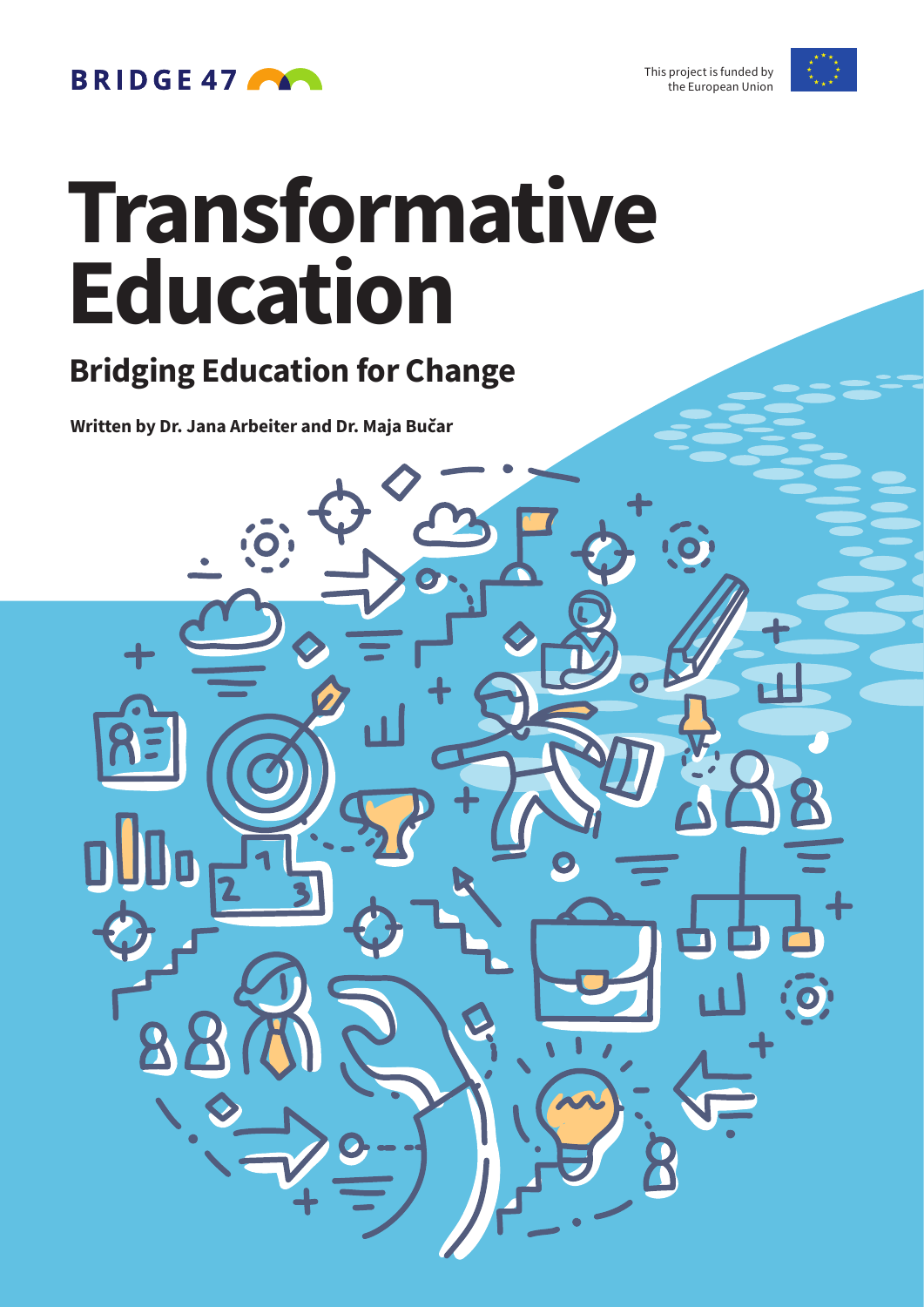

The Bridge 47 Network brings people of various backgrounds together to learn from each other and collaborate for advancing transformative learning and SDG Target 4.7. Bridge 47 – Building Global Citizenship Education is a project cocreated by 14 European and global partner organisations, co-funded by the European Union. The project mobilises civil society to take action for global justice through Global Citizenship Education.

This publication is part of a series of publications commissioned to support advocacy for more space for Target 4.7 and Agenda 2030 in European and global policies. The publications are created to encourage discussion and represent the author's view on the topic.

#### **Transformative Education Bridging Education for Change**

**© Bridge 47 2021**

**Writers: Dr. Jana Arbeiter and Dr. Maja Bučar**



This document has been produced with the financial assistance of the European Union. The contents of this document are the sole responsibility of the 14 project partners and can in no way be taken to reflect the views of the European Union.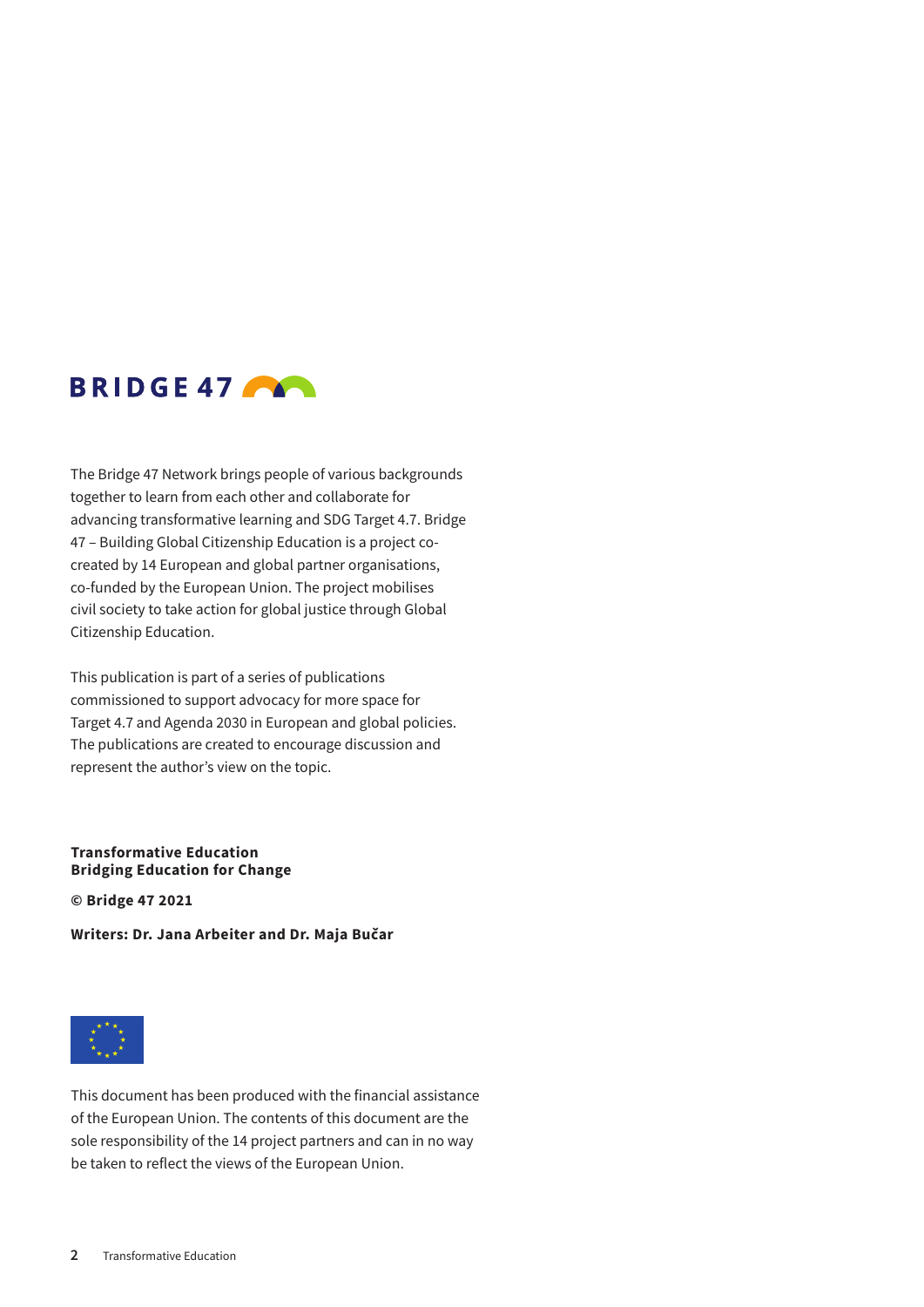### **Contents**

| 1.                      |    |                                                                     |  |  |  |  |
|-------------------------|----|---------------------------------------------------------------------|--|--|--|--|
| $\overline{\mathbf{2}}$ |    |                                                                     |  |  |  |  |
| $\mathbf{3}$            |    |                                                                     |  |  |  |  |
|                         | А. | Education for sustainable development and sustainable lifestyles  9 |  |  |  |  |
|                         | В. |                                                                     |  |  |  |  |
|                         | C. |                                                                     |  |  |  |  |
|                         | D. |                                                                     |  |  |  |  |
|                         | Е. |                                                                     |  |  |  |  |
|                         | F. | Education for appreciation of cultural diversity and                |  |  |  |  |
| 4                       |    |                                                                     |  |  |  |  |
|                         |    |                                                                     |  |  |  |  |
|                         |    |                                                                     |  |  |  |  |
|                         |    |                                                                     |  |  |  |  |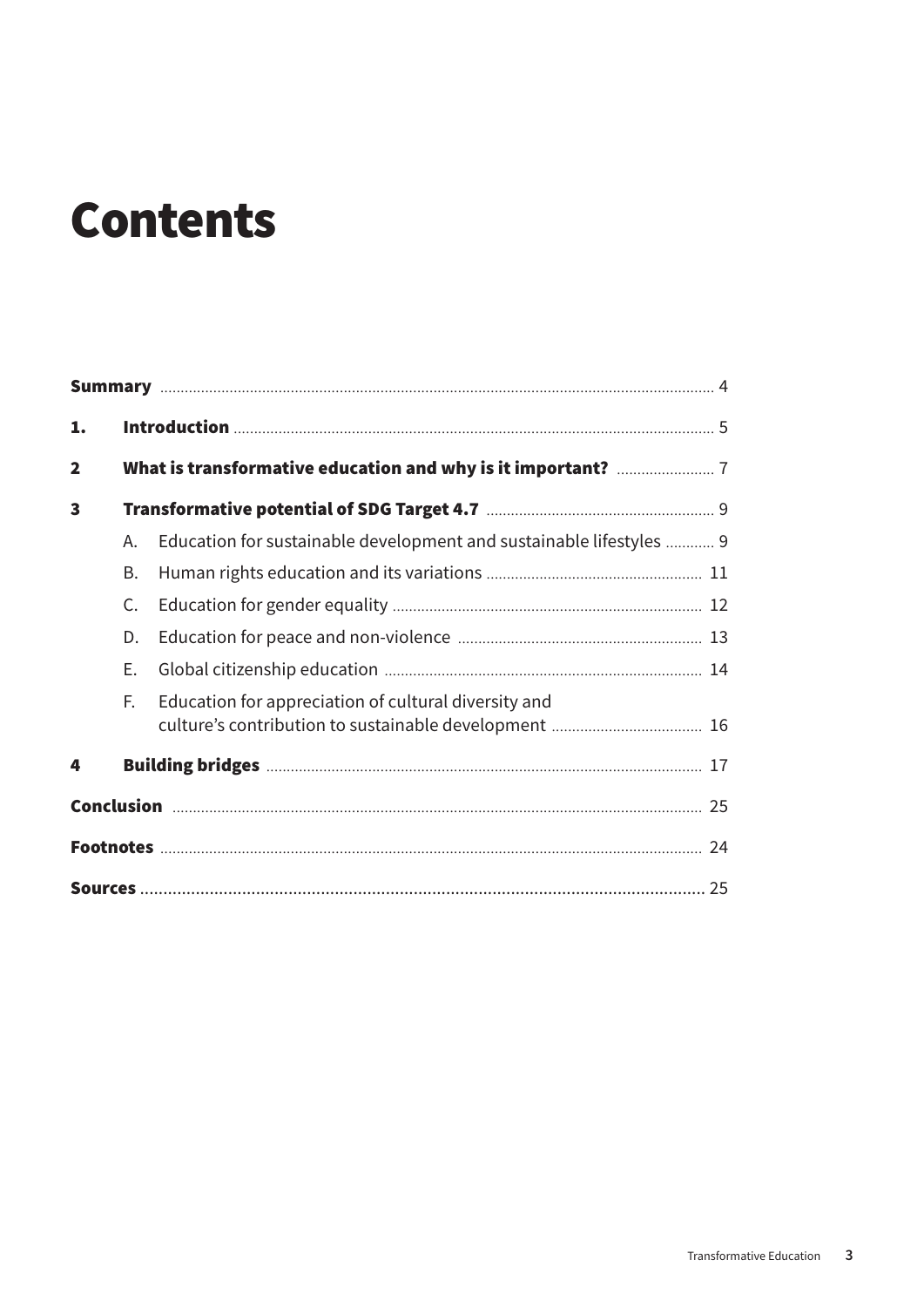### <span id="page-3-0"></span>**Summary**

Education should provide people with the understanding, skills and values they need to take part in resolving the interconnected challenges of the 21<sup>st</sup> century. Hence, education should equip individuals to critically reflect upon the underlying reasons behind global challenges to global equality, justice and sustainability. When education is transformative, it can enable structural shifts in basic assumptions, thoughts, feelings and actions, and equips learners with the knowledge, skills and attitudes to promote sustainable development. Transformative education enables learners with understanding and anticipation of change, managing uncertainty, critical thinking, value changes, appreciation of diversity, and empathy.

SDG Target 4.7 offers the understanding that education can potentially lead to social transformation, through different 'educations for', such as education for sustainable development, human rights education, education for gender equality, peace education and global citizenship education. In order to reach the full transformative potential of SDG Target 4.7, building bridges and overcoming silo-thinking among proponents of these educations is of high importance. Rather than focusing on differences between and within different 'educations for', focus needs to shift towards finding

synergies. Transformation to a more just, inclusive and sustainable future cannot happen if relevant actors continue to work and think within their familiar sectors.

This publication suggests that improvements in the areas of coordination, cooperation, awareness raising and capability development are needed, as outlined in the recommendations below.

- Policies and strategies at national, regional and global level should adopt overarching visions for transformative education in the form of overarching strategies for SDG Target 4.7.
- Mechanisms for coordination and collaboration between the different components of SDG Target 4.7 should be established at national, regional and global levels.
- Awareness of the role of transformative education and SDG Target 4.7 in contributing to more just and sustainable futures should be raised jointly between the different components of SDG Target 4.7.
- Opportunities for capacity building and upskilling of practitioners and learners linked to transformative education should be enabled and created at national, regional and global levels.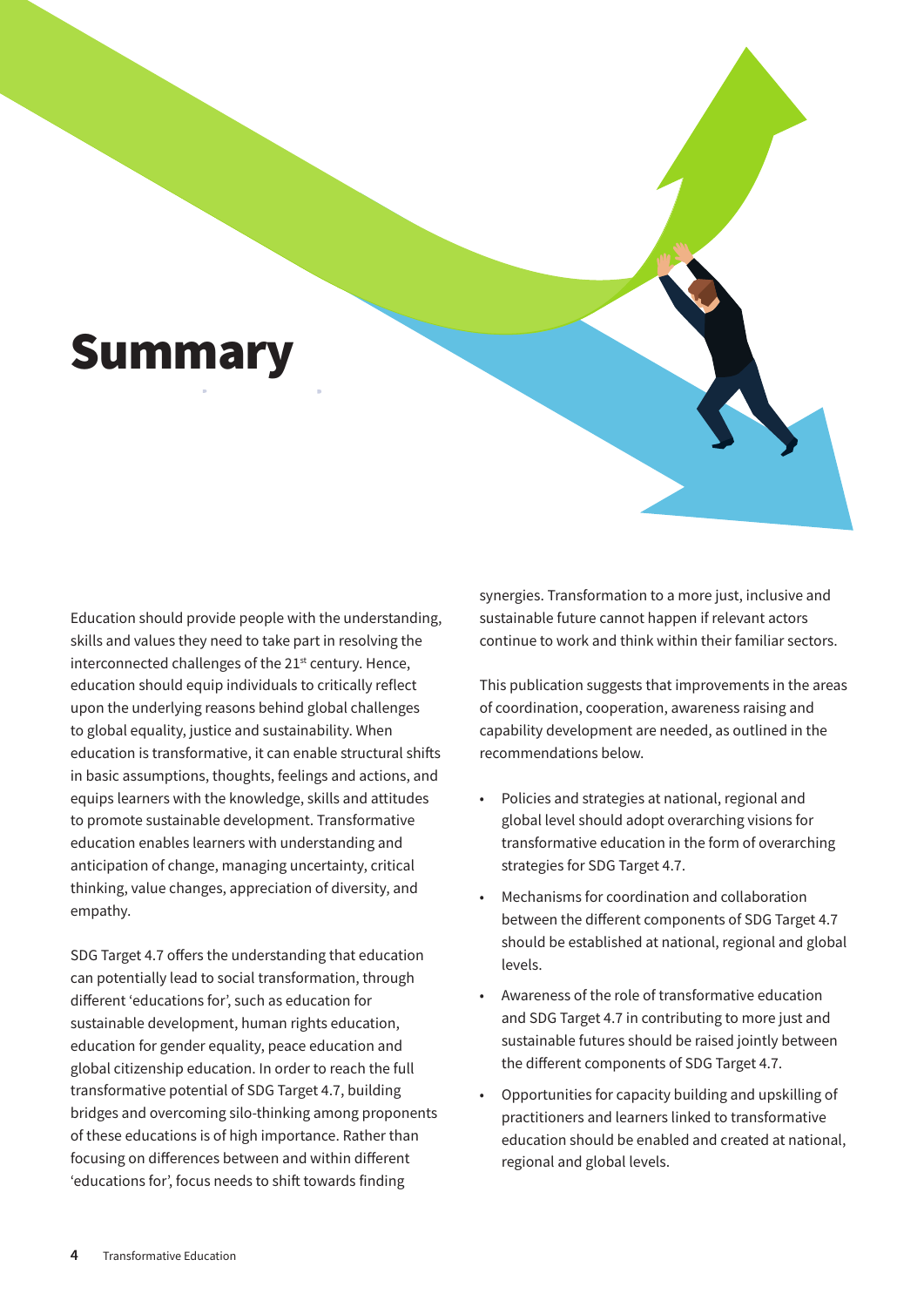<span id="page-4-0"></span>1

## Introduction

The 2030 Agenda for Sustainable Development and all 17 Sustainable Development Goals (SDGs) are underpinned by a transformative vision. This vision is especially present in the SDG Target 4.7, where education is understood as a tool with transformative power to contribute towards sustainable development. The transformation of our societies is crucial for ending poverty, protecting our planet and improving the lives and prosperity of everyone (UN, 2015). However, to overcome current challenges such as the pandemic and different crises of sustainability (e.g. climate, humanitarian and inequalities), active individuals that are equipped with critical knowledge and skills are needed (Bridge 47, 2020: 3).

Education should provide people with the knowledge, skills and values they need to take part in resolving the interconnected challenges of the 21<sup>st</sup> century (UN Secretary-General, 2012). It is no longer enough for education to provide basic literacy and numeracy; now it should equip individuals to be agents for sustainable change and to be able to tackle the global challenges. Recent conversations on the purpose of education raise the concept of 'regenerative education' - where education is framed as an important tool to forge a path towards a more sustainable and just future (c.f. International Commission on the Futures of Education, 2021).

SDG Target 4.7 goes beyond the potential of renewal and offers the understanding that education can potentially lead to social transformation, through different 'educations for', such as education for sustainable

development, human rights education, education for gender equality, peace education and global citizenship education. The target states:

*"By 2030, ensure that all learners acquire the knowledge and skills needed to promote sustainable development, including, among others, through education for sustainable development and sustainable lifestyles, human rights, gender equality, promotion of a culture of peace and non-violence, global citizenship and appreciation of cultural diversity and of culture's contribution to sustainable development."*

While SDG Target 4.7 is important from the policy perspective and its symbolic value, it also shows that different interests of a wide range of stakeholders were put together.<sup>1</sup> It includes a wide range of concepts ('educations for'), which are very broad and often difficult to grasp (Sayed and Moriarty, 2020). There are different traditions and historical conceptual frameworks between all 'educations for', often resulting in sectoral or so-called 'silo-thinking' (Sayed and Moriarty, 2020). Even though silos may offer a practical way for stakeholders to operate effectively, they may also encourage silo-thinking, which can be characterised by a lack of information exchange and collaboration. Stakeholders may pursue their goals within siloes (e.g. within a specific 'education for'), staying close to their organizational goals, objectives and expertise (Stafford-Smith et al., 2017).<sup>2</sup>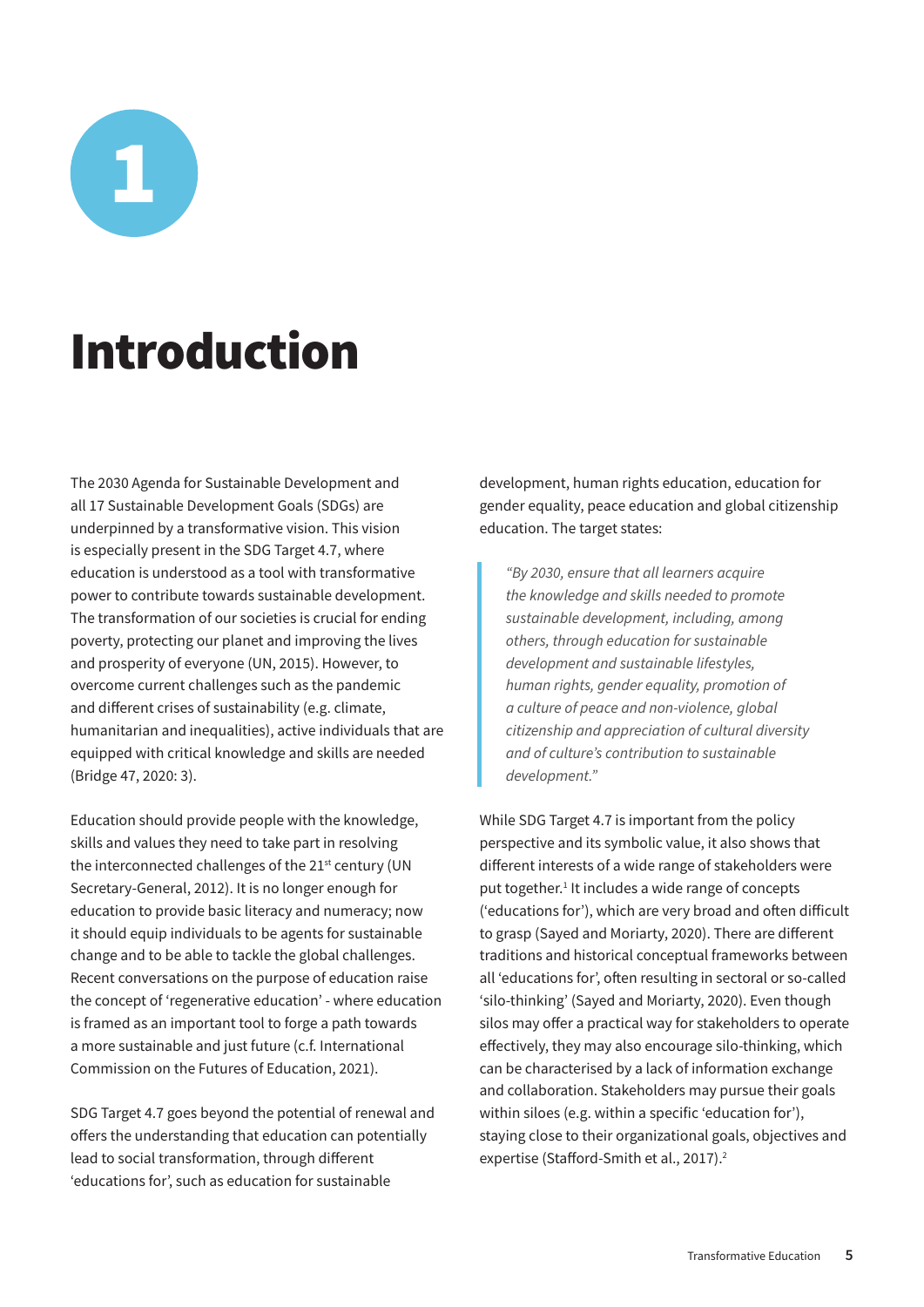The silo approach begins at the international level, where agreements and even policy decisions are organized by sectors. The trickle-down effect leads to institutional and policy fragmentation at international, regional, national and even local levels, where lack of a single strategy leads to incoherent communication, coordination, capacitybuilding and even monitoring. Considering that the SDG Target 4.7 is often difficult to understand due to its complexity, efforts often tend to move away from adopting an integrated approach towards transformative education and staying within a specific thematic area. This creates the risk that governments sideline SDG Target 4.7 and do not focus on its implementation sufficiently (Sayed and Moriarty, 2020), and moves focus away from the joint aim: transformation towards a more just, inclusive and sustainable future. Breaking the silo-thinking is, therefore, crucial to bridge different 'educations for' that are needed for social change (cf. Nygaard and Wegimont, 2018: 7). Rather than focusing on differences between different types of transformative education, emphasis should be put on synergies and development of coherent approaches towards the implementation of SDG Target 4.7 arising from those synergies.<sup>3</sup>

This paper focuses only on finding key interlinkages between the different types of transformative education that are outlined in SDG Target 4.7. While taking a brief look at definitions and key components of the different elements of SDG Target 4.7, this publication recognises that each of the selected definitions can be challenged and criticized. A myriad of different approaches to each of these 'educations for' exist, and the scope of this publication is only able to address a fraction of the research that could be relevant in this context. This publication should thus be viewed as an opening and an invitation to discussion, more than a holistic analysis.

With discussing different 'educations for', the paper offers some possibilities of how silo-thinking can be overcome to increase coordination and collaboration between different types of transformative education and focus on their strengths and common ground. This paper has the following structure. It firstly highlights the importance of transformative education and explores what makes education transformative. Secondly, it presents frequently used definitions of different types of transformative education. Thirdly, it presents key synergies between different types of transformative education. On that basis, the paper concludes by offering potential recommendations for further strengthening the coordination and collaboration between actors standing behind these different types of transformative education as encompassed in SDG Target 4.7.

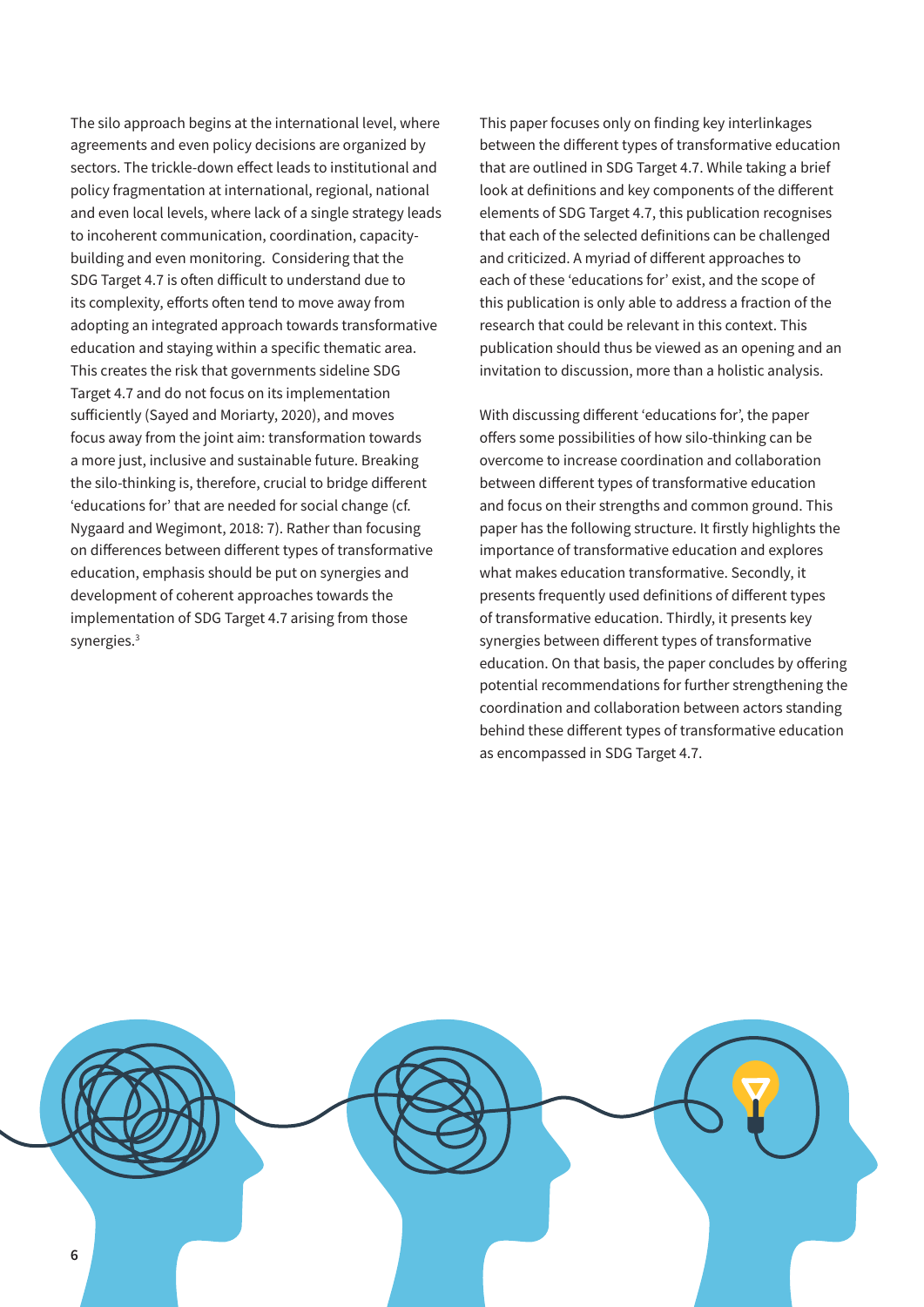<span id="page-6-0"></span>

### What is transformative education and why is it important?

Transformative education is not a new invention. It highlights the importance of active global citizenship and the need for transformation of our perceptions and interpretations of the world and ourselves. The paper builds on the work of Jack Mezirow and transformative learning theory, which suggests that transformative learning means moving beyond the reproduction of knowledge towards critical reflection. It aims to use education as a process for accelerating the transformation of our broad sets of predispositions about the world, which stem from our social and cultural environment and make sense of our everyday life (Mezirow, 1978; 1997; 2000).4 Transformative learning involves deep structural changes in our perception and interpretation of the world and ourselves (O'Sullivan et al., 2002). Transformative learning often starts with what Mezirow (2000) calls a 'disorienting dilemma', which is a catalyst for transforming perspectives. It encourages people to reflect on their perceptions, understandings and interpretations about themselves, others and the world in general (Taylor, 2000). For transformative learning to happen, critical reflection of mental perceptions of the world, one's own experiences, predispositions, assumptions, actions etc. and their change is required (Balsinger et al. 2017).

UNESCO (2019) recognises three interrelated dimensions of learning – cognitive, social and emotional, and behavioural:

- **• Cognitive learning** refers to acquiring knowledge, understanding and critical thinking about global, regional, national and local issues, interdependencies, and the different aspects of sustainable development.
- **• Social and emotional learning** refers to having a sense of belonging to a common humanity, with shared values and responsibilities, empathy, solidarity and respect for differences and diversity, and having a sense of responsibility for the future.
- **• Behavioural learning** refers to acting responsibly for a more peaceful and sustainable world.

This aligns with the Delors Report Learning: The Treasure Within (UNESCO, 1996), which identifies four pillars of learning: learning to know, learning to do, learning to be and learning to live together. The UNESCO Futures of Education initiative additionally recognises a fourth element of learning: learning to become. This initiative also introduces the concept of "regenerative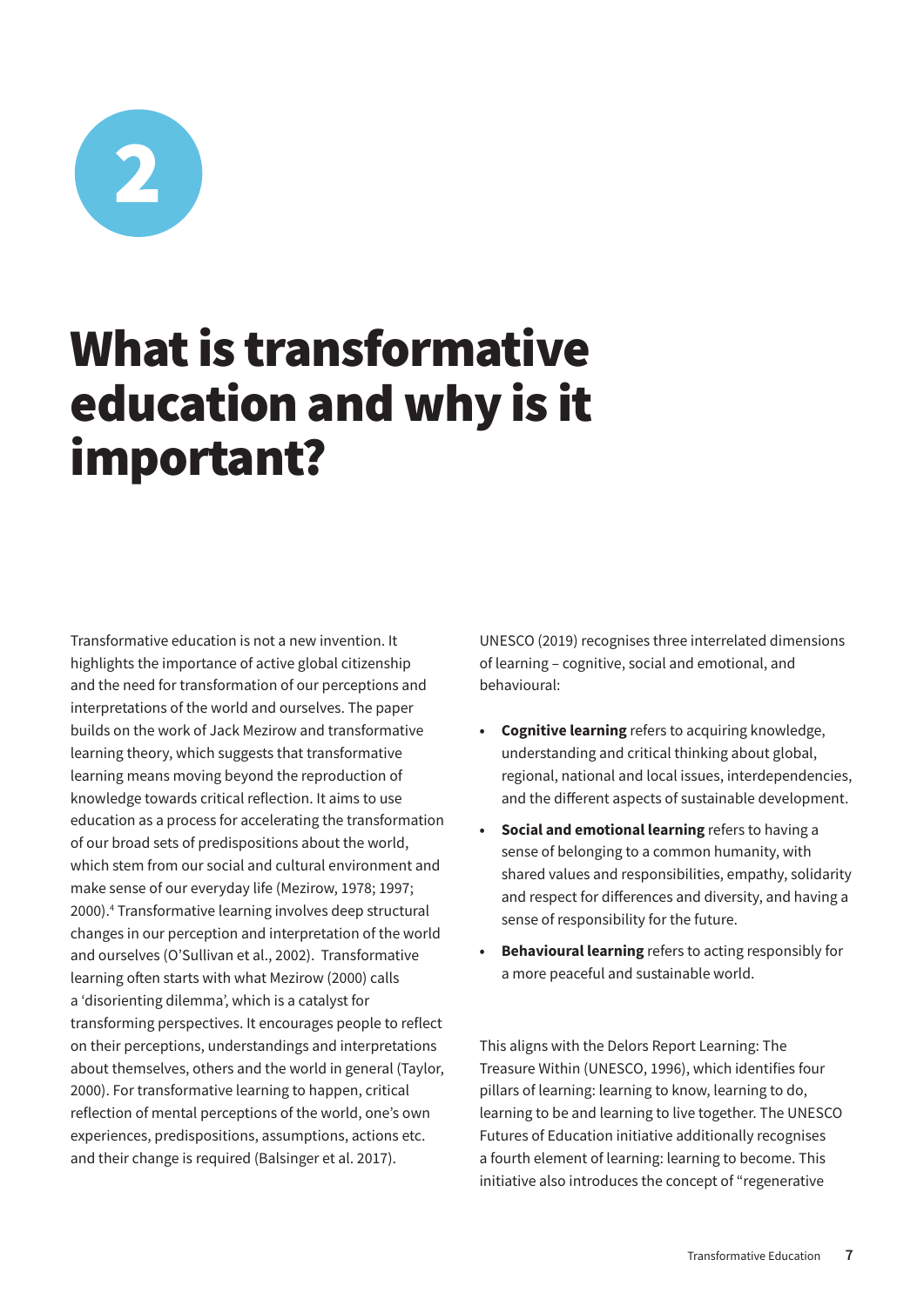education" – "education that heals, repairs, repurposes, and renews" and "has great potential to set the worlds on paths of more just and sustainable futures for all." Quality education is core to implementing Agenda 2030, and in recent years, there have been increased calls to recognise the transformative power of education. There is a recognised need for learners to be equipped with awareness about global challenges and capability to respond to them actively (Goris, 2021). The persistence of issues, such as poverty, inequalities, racism, and climate change, suggest that universal access to education is not enough to address our shared challenges. What is needed is transformative education that encourages learners to reach their full potential and goes beyond cognitive knowledge to impart core values, attitudes and skills that promote respect for human rights, justice, diversity, equality and a sustainable future (Yoneura, 2015).

SDG Target 4.7 suggests that education can have transformative power when it promotes sustainable development and sustainable lifestyles, human rights, gender equality, culture of peace and non-violence, global citizenship and appreciation of cultural diversity. It indirectly suggests what the current global challenges are and implies that unlearning the old patterns of behaviour is of high importance in order to facilitate a transition to a society, which exhibits solidarity and is able to co-create a sustainable future (Pashby and Andreotti, 2016). While SDG Target 4.7 outlines the different types of education required for achieving sustainable development, it falls short of describing what the skills and competencies required for this are.

In this paper, we assume that education is transformative, if it enables structural shifts in basic assumptions, thoughts, feelings and actions. It happens in phases when learners become aware that their assumptions or beliefs may be problematic and start to critically examine them, which can lead to transforming perspectives. This shift is then followed by behavioural changes or action, and attempts to more fully understand global challenges and acquire new knowledge and skills, in order to reintegrate new perspectives into one's life (c.f. Mezirow, 1978).<sup>5</sup>

For education, to be truly transformative, it needs to equip learners with knowledge, skills and attitudes, needed for global justice and sustainability. Transformative education enables learners with understanding and anticipation of change, managing uncertainty, critical thinking, values, appreciation of diversity, and empathy. On a societal level, this has the potential of positively contributing to finding solutions to global challenges and developing competencies needed for transformation.

Transformation is called upon by Agenda 2030 and especially SDG Target 4.7, in order to change our ways of thinking and (unsustainable ways) of living. This is of particular importance in times of persistent global issues, which were also produced because of our unawareness of how our predispositions, thoughts and beliefs have constrained the way we understand the world.

The Envision 4.7 Roadmap calls for "the implementation of transformative education for sustainable development as a life-long learning process and a public good: promoting change and the necessary development of individuals, communities and systems." It goes on to elaborate how transformative education "fosters engaged, active and critical learners and builds constructive and democratic approaches to difference." The Roadmap stresses the importance of revisiting assumptions and worldviews, calls for both unlearning and learning, and for holding and exploring differences and ensuring the meaningful inclusion of people who are systematically underrepresented and marginalised. Transformative education, though often referred to in the context of formal education, is and should be lifelong, and takes place both in formal, non-formal and informal learning environments. Therefore, we suggest that finding synergies between different 'educations for' and bringing them together is of high importance (c.f. Bridge 47, 2020). Thus, rather than focusing on differences among them, emphasis should be put on developing joint learning objectives, each 'education for' wishes to achieve. Learning from past and ongoing successes and failures (Envision 4.7: Roadmap) can strengthen transformation towards a more just, inclusive and sustainable future.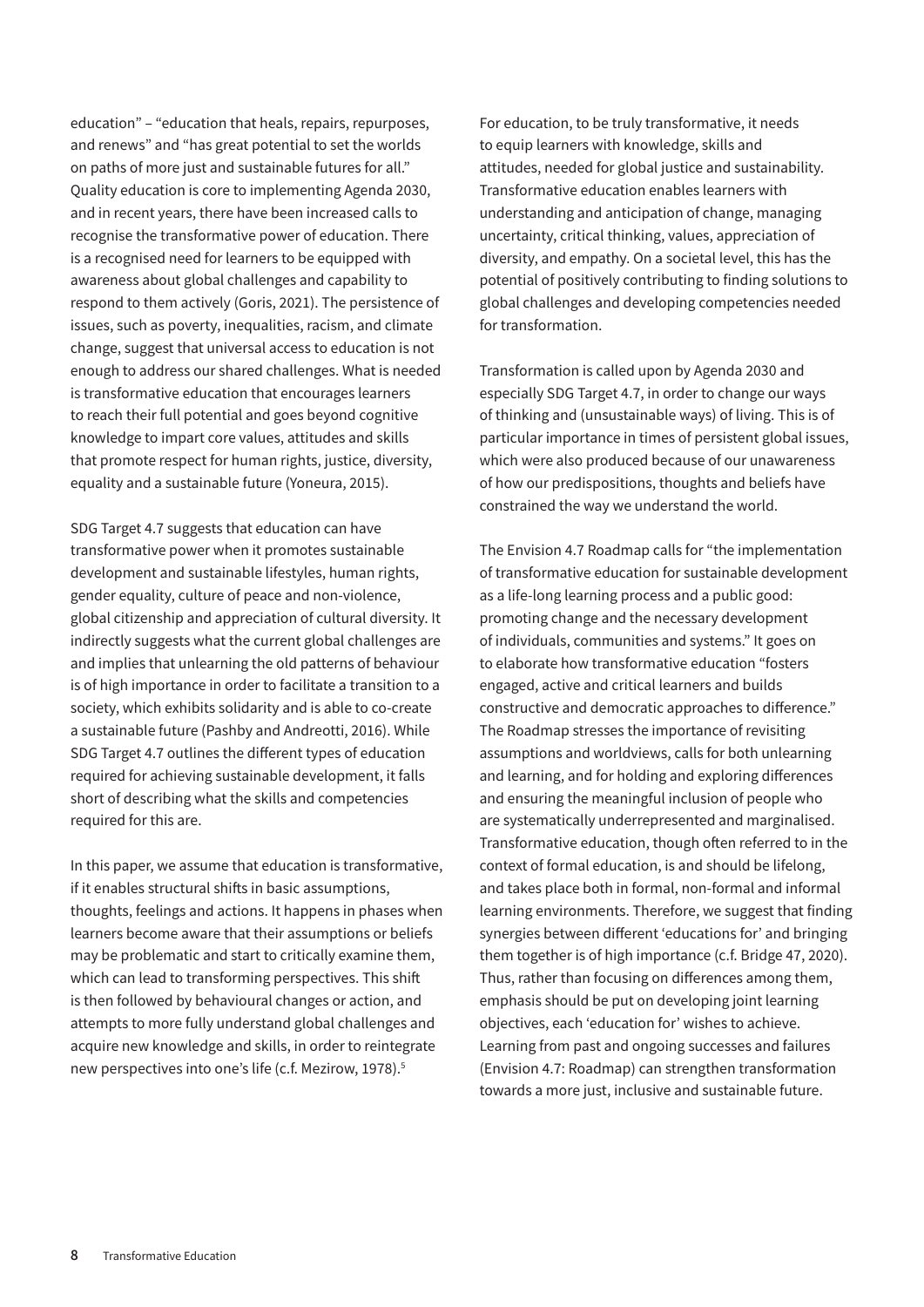<span id="page-8-0"></span>

### Transformative potential of SDG Target 4.7

SDG Target 4.7 outlines different 'educations for'. However, SDG Target 4.7, does not specifically state that transformative education needs to be value-based and designed to promote active and critical learners that are motivated to tackle global challenges. That is why the following section analyses some of the mainstream definitions of different 'educations for' and tries to show how they add to transformative education. In other words, we are interested in commonalities, shared mission and visions of different 'educations for', which can help implement SDG Target 4.7 and overcome the silo-thinking (Alsaeedi et al, 2019; Stibbe et al., 2020). Even though the different elements of SDG Target 4.7 may at first glance look different, this analysis suggests that they share a joint aim – transformation towards a more just, equal and sustainable future. There are different traditions in using the terms encompassed in Target 4.7, including different understandings of the scope of change needed, ranging from more soft or incremental changes towards more critical and systemic transformations. The lack of one agreed definition within each 'education for' does not impede us from finding key interlinkages, needed for accelerating action towards the joint aim of SDG Target 4.7.

#### A. Education for sustainable development and sustainable lifestyles

Education for Sustainable Development (ESD) addresses key sustainable development issues and motivates and empowers learners to assess and change their behaviours, needed for a more sustainable future (UNESCO, 2020; Khoo and Jord Jørgensen, 2021). As human behaviour has exacerbated the current climate emergency, education for sustainable development, which strives to address these harmful patterns of behaviour, is highlighted as an integral element of Agenda 2030 and one of the key tools for the implementation of the SDGs (UNESCO, 2020: 3 – 4).

Education for Sustainable Development empowers learners with knowledge, skills, values and attitudes to take informed decisions and make responsible actions for environmental integrity, economic viability and a just society. It is a lifelong learning process and an integral part of quality education. It enhances the cognitive, social and emotional and behavioral dimensions of learning. It is holistic and transformational, and encompasses learning content and outcomes, pedagogy and the learning environment itself (UNESCO, 2012; 2014b; 2021a).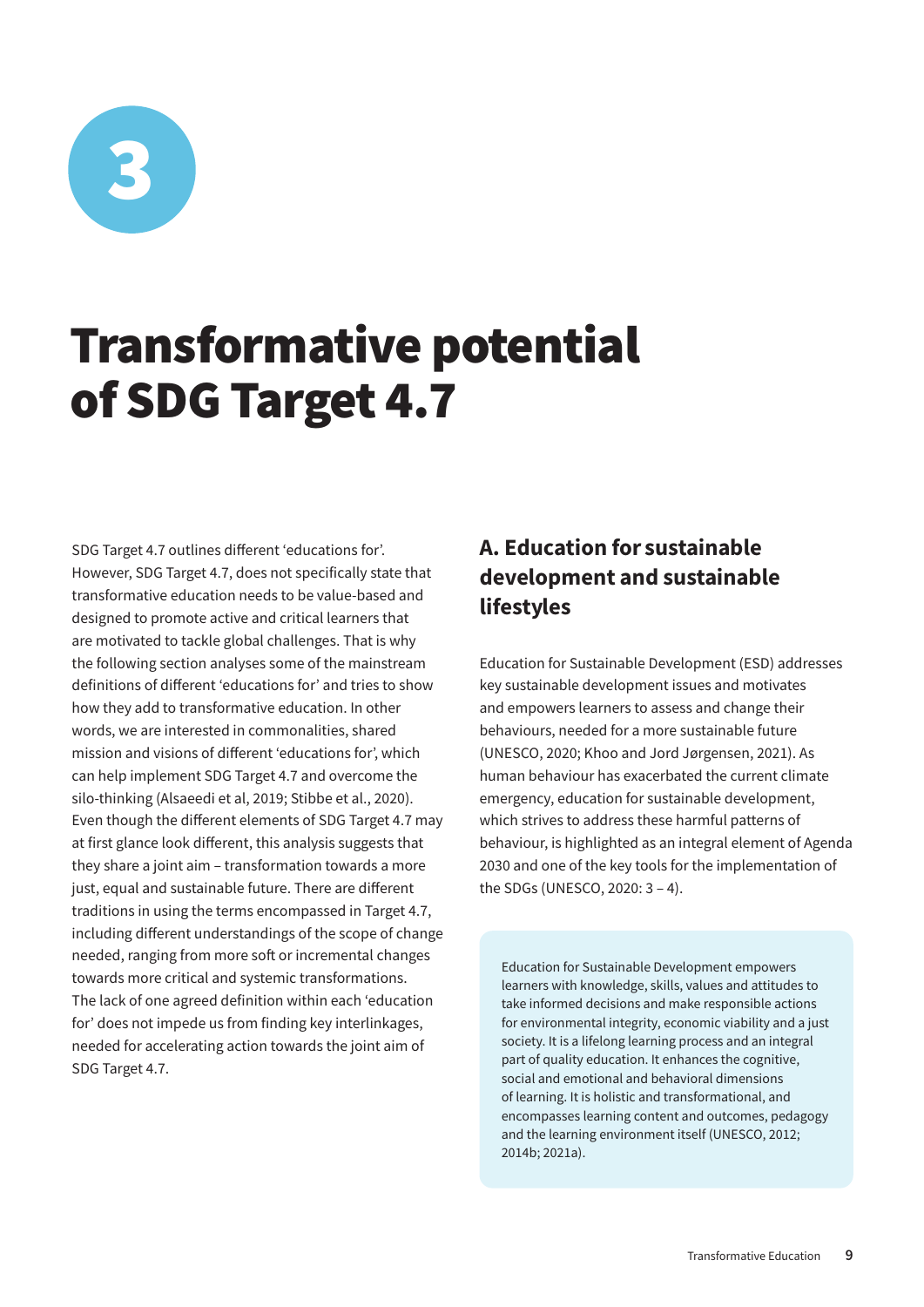ESD is a concept that can be used in different educational settings and offers new pedagogical tools and learning experiences (Gerd and Wells, 2017: 8). One of its components is Education for Sustainable Lifestyles*,* which focuses on linkages between our daily choices and health of our community, the resilience of our local ecosystems and global challenges the world is facing (One Planet Network, 2021).

Similar to UNESCO's definition above, the Council of the European Union (2010: 3), understands ESD as

*"essential for the achievement of a sustainable society and […] therefore desirable at all levels of formal education and training, as well as in non-formal and informal learning." It identifies ESD as a tool to "equip individuals and groups with the knowledge, skills and attitudes they need to make conscious choices aimed at achieving and preserving a world which both they and future generation will deem to fit to live and work in. […] It promotes values, principles and practices that help people to respond effectively and confidently to current and new challenges."* 

Both definitions of ESD emphasize the importance of social transformation by encouraging active participation of people in the creation of "*a world where everyone has the opportunity to benefit from quality education and learn the values, behaviour and lifestyles required for a sustainable future and for positive social transformation*" (UNESCO, 2005: 6). In addition, they also highlight the importance of understanding the interconnectedness of our world today and try making local-global connections.

ESD has been critiqued for emphasizing the environmental element of sustainability while placing less focus on the social element and global inequalities (Hulme, 2009; Fagan, 2017).<sup>6</sup> The reasons for that can be found in the conceptual starting point of environmental education, on which ESD was built in the 1970s.

ESD offers us the tools with which learners can critically examine their thoughts, beliefs and past assumptions and start to translate them into concrete solutions. It also engages a plethora of actors. One of the key actors on ESD is UNESCO. Building on the UN Decade on Education for Sustainable Development (2005 – 2014) and Global Action Programme on Education for Sustainable Development (2015 – 2019), UNESCO wishes to directly contribute to SDG Target 4.7, by raising awareness, capacity building, strengthening and reorienting education and learning, and implementation of good practices, in order to offer concrete actions for change, such as the Roadmap ESD for 2030 (Laurie et al, 2016; UNESCO, 2020).

Another relevant actor in this thematic field is the United Nations Economic Commission for Europe (UNECE). European countries often use the UNECE Strategy for Education for Sustainable Development (UNECE, 2005) as inspiration for creating their own guidelines for the implementation of ESD.7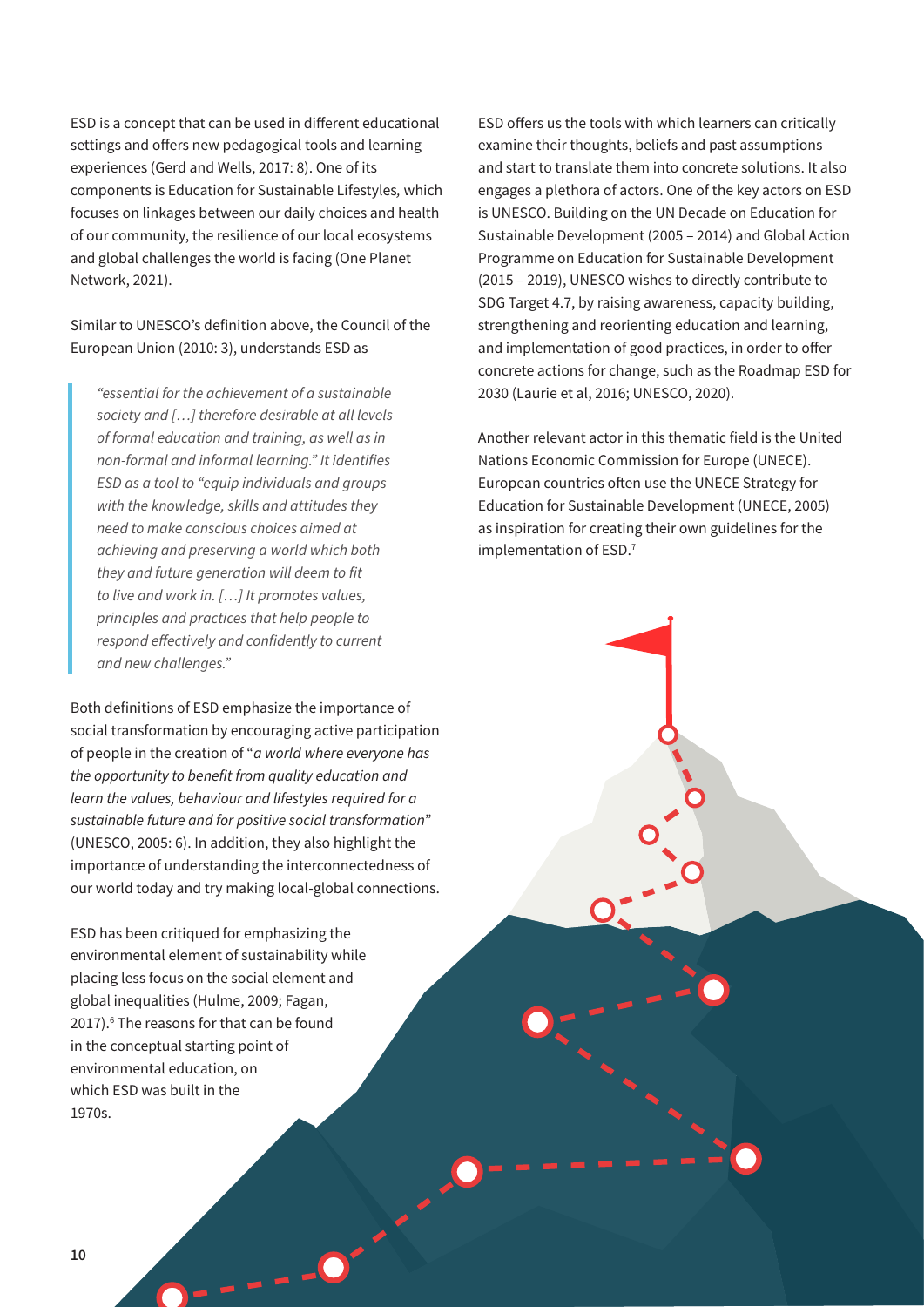<span id="page-10-0"></span>There are many networks and stakeholders involved in the topics of ESD, sometimes also working under its umbrella, even though they are also implementing other types of 'educations for' (Bourn, 2017: 53 – 55). Such examples are among others **ESD Expert Network** working in India, Germany, Mexico and South Africa (involving ministries, universities, NGOs and teacher education institutions),8 **Education 21** from Switzerland (involving teacher educators),9 **Learning for a Sustainable Future Network** located in Canada (involving youth, educators, teachers, business leaders, government and civil society),10 **Partnership for Education and Research about Responsible Living** (involving educators, researchers and practitioners), $11$ **The Education for Strong Sustainability and Agency Partnership** working in Sweden and Southern Africa (involving teacher education institutions) $12$  and others (Bourn, 2017: 54 – 55).

**ESD Expert Network** understands ESD not just as a tool for providing knowledge of ecological, economic and political topics, but also as education which provides learners with values and competencies that enable them to shape more sustainable world.

They offer virtual school exchange programme "Go! Global", where students around the world can exchange their practical experience related to SDGs (from food production, plant diversity, cultures and traditions etc.).

They also train people to become motivated multipliers of ESD and constantly develop teaching and educational materials for teachers and experts.

There are a multitude of definitions of ESD and actors working within its framework. The common ground on which actors build is the promotion of holistic pedagogy that moves beyond classical learning of content and action, change and societal transformation, and triggering the change for overcoming global challenges (Goris, 2021).

Mainstream definitions of ESD at first glance focus on the environmental (and ecological) pillar of sustainable development (Bonal and Fontdevila, 2017). The wider participation of stakeholders from different sectors could benefit the activities under the umbrella of ESD. However, movements such as Fridays for Future,<sup>13</sup> a crucial actor supporting informal learning for sustainable development, also devote focus towards justice, equality and political participation (Gough, 2018). ESD has the potential to be transformative, by motivating active and critical learners to tackle global challenges and help implement SDG Target 4.7 (Goris, 2021).

#### B. Human rights education

Human Rights Education is enshrined in the Universal Declaration of Human Rights (UNDHR) (United Nations, 1948). The second paragraph of article 26 of UNDHR states that "*education shall be directed to the full development of the human personality and to the strengthening of respect for human rights and fundamental freedoms.*" Promoting knowledge of human rights and freedoms is a fundamental tool to guarantee respect for everyone (UNESCO, 2021a), which needs to be achieved in order to achieve a sustainable and just future.

Human rights are at the heart of the 2030 Agenda and can be understood as one of the fundamentals of transformative education (Bajaj, 2011; Azoulay, 2014; Becker and Roux, 2019).<sup>14</sup> Historical circumstances demonstrated how violations of human rights deepened inequalities, poverty, racism, oppression and violence (Arendt, 1998). Social and political changes require collective action. Human Rights Education offers tools to empower people to be critical towards the reproduction of privilege and subordination that result in inequalities and threaten sustainable development (Bajaj, 2018; Robinson et al., 2018).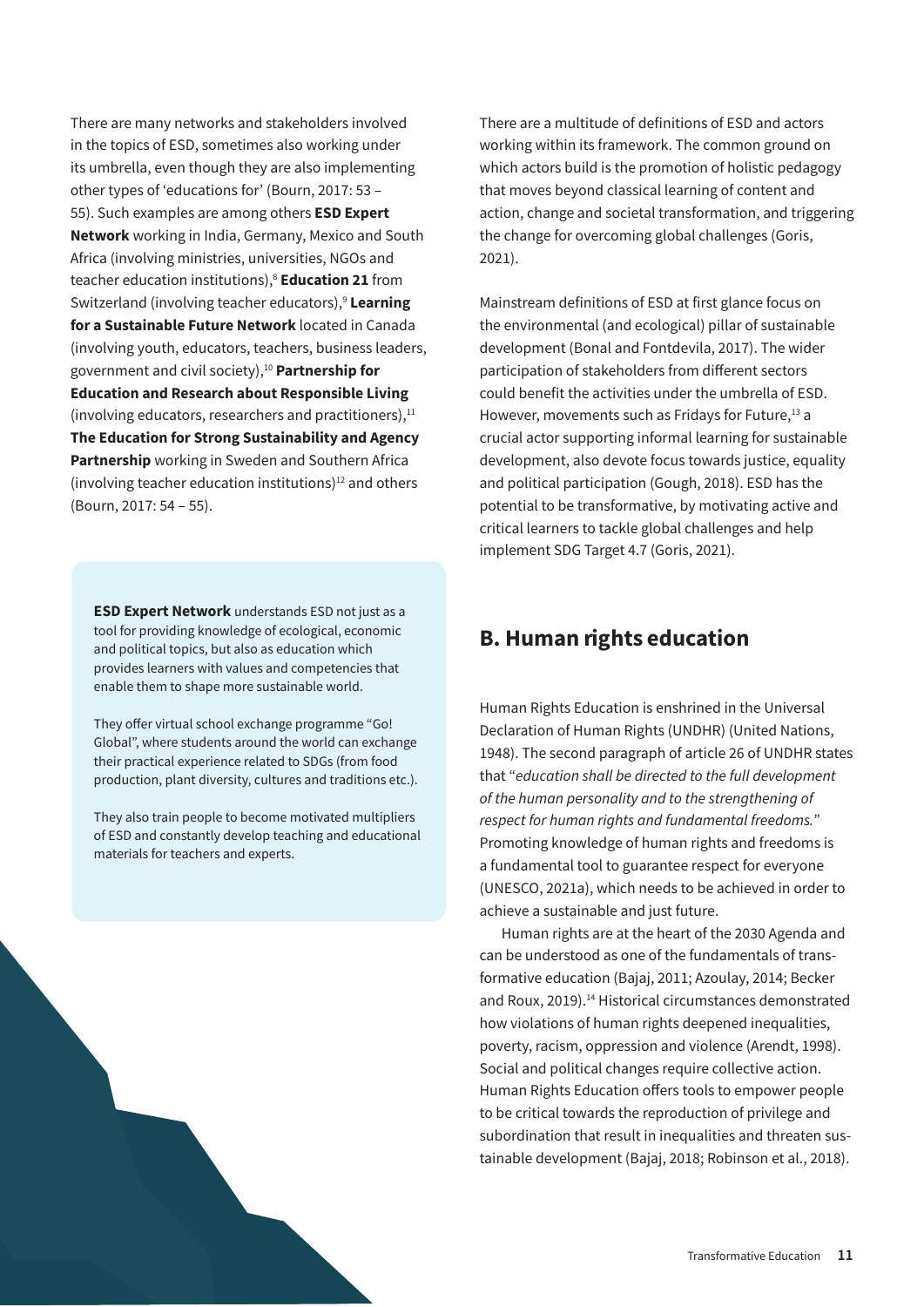<span id="page-11-0"></span>Human Rights Education and training comprises all educational, training, information, awareness-raising and learning activities aimed at promoting universal respect for and observance of human rights and fundamental freedoms and thus contributing, inter alia, to the prevention of human rights violations and abuses by providing persons with knowledge, skills and understanding and developing their attitudes and behaviours, to empower them to contribute to the building and promotion of a universal culture of human rights (UN, 2011: Article 2).

#### The UN Declaration on Human Rights Education and Training in 2011,<sup>15</sup> defines human rights education as:

*"Human Rights Education promotes values, beliefs and attitudes that encourage all individuals to uphold their own rights and those of others. It develops an understanding of everyone's common responsibility to make human rights a reality in each community. Human Rights Education is therefore a lifelong educational process in formal, informal and non-formal environment (UN, 2011: Article 3), directed to "raising awareness, understanding and acceptance of universal human rights standards and principles"; developing awareness of "their own rights and responsibilities in respect of the rights of others"; promoting 'tolerance, non-discrimination and equality'" (UN 2011: Article 4).* 

The Council of Europe understands human rights education as all educational programmes and activities that promote equality in human dignity in combination with programmes that promote intercultural learning, participation and empowerment of minorities (Brander et al, 2020). Amnesty International (2021) adds that it is a fundamental tool for addressing causes for violations of human rights and prevention of human rights abuses, discrimination, promotion of equality and enhancing the participation of people.

Human rights education imparts core values, attitudes and skills, needed for a more just, equal and sustainable future. This is done through activities of major stakeholders, such as **the United Nations** (Brander et al, 2020). The basis for Human Rights Education activities have been laid by the United Nations and its institutions through United Nations Declaration on Human Rights Education and Training.16 **Human Rights Office of the High Commissioner**, under the authority of the Human Rights Council is one of the key promotors in the field of Human Rights Education, which oversees the World Programme for Human Rights Education since 2005 (OHCHR, 2021).

Another important actor is the **Council of Europe**, which coordinates and builds bridges between its own work on Human Rights Education and other international organizations (e.g. UNESCO, the UN High Commissioner for Human Rights, the OSCE, the Fundamental Rights Agency of the European Union) (Brander et al., 2020). However, due to the universality of human rights, also other important stakeholders focus on human rights education, such as **the European Wergeland Centre,**<sup>17</sup> **Amnesty International,**<sup>18</sup> **and International Human Rights Forum Lucerne.**<sup>19</sup>

To sum up, human rights education encourages critical reflection of past behaviours, thoughts, beliefs and predispositions about the world. With its focus on equality, human dignity, empowerment and universal human rights, it equips learners to make deep structural changes in their perception and interpretation of the world and themselves. Despite the multitude of definitions, the common goal is learning about, learning for and learning through human rights (Bajaj, 2011; Robinson et al., 2018).

#### C. Education for gender equality

SDG Target 4.7 also identifies education for gender equality as a tool for promoting sustainable development. Despite decades of efforts to highlight the importance of gender equality, it still receives limited recognition in policies, educational programmes and curricula (UNICEF, 2019). Even though it still has to be fully integrated into national educational programmes, (UNGEI, 2018: 3) it is an important element of SDG Target 4.7´and has the potential to support transformative change,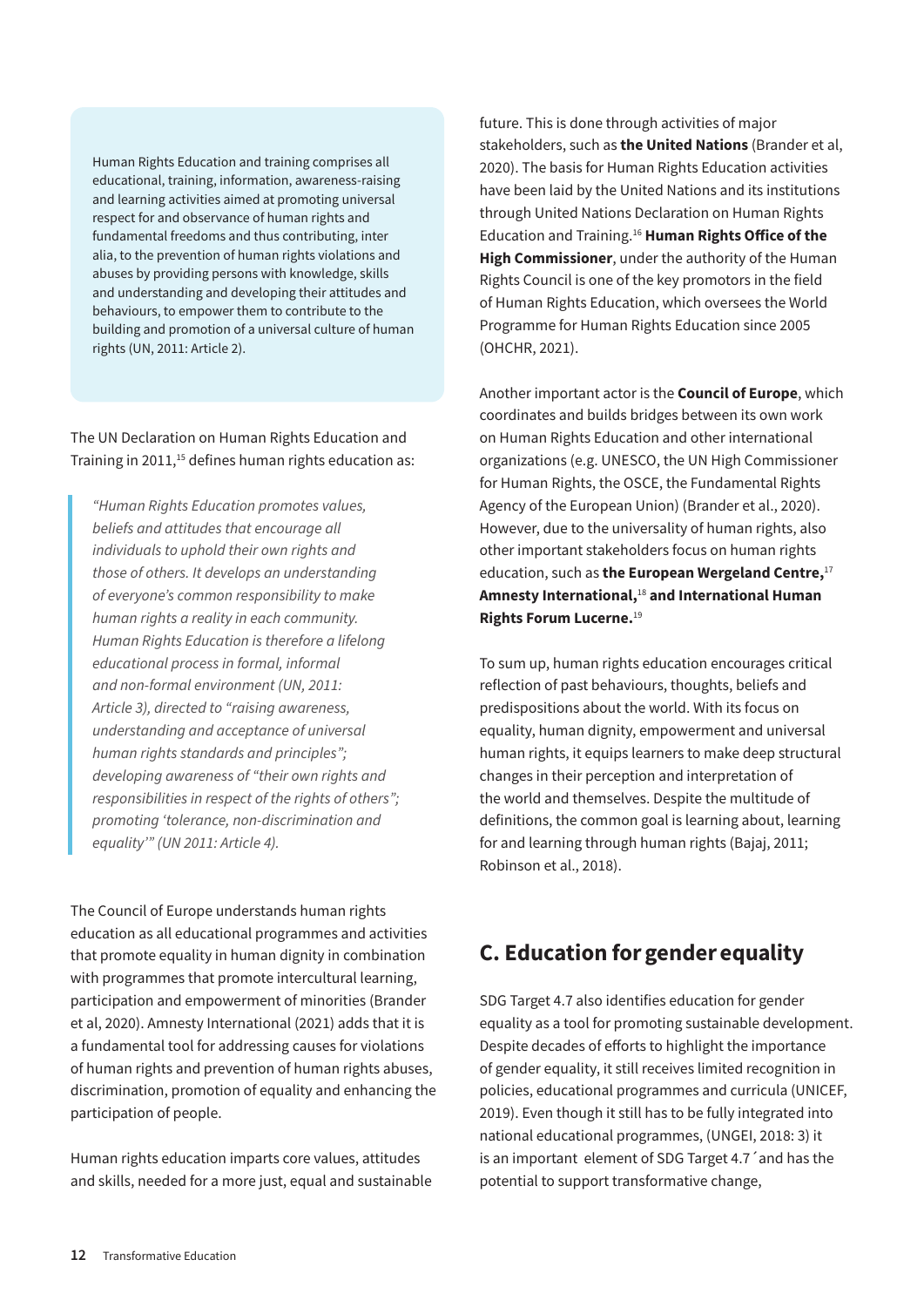<span id="page-12-0"></span>Education for Gender Equality encourages an unbiased attitude and seeks to prevent gender discrimination (UNESCO, 2018: 3). It equips learners with knowledge, skills and values for recognizing the causes of discriminatory gender norms and unequal power relations (Hamdani, 2020).

Gender awareness is poorly integrated into national educational programmes (Crocco, 2020). Actors working in this field are often limited to projects in local areas (e.g. UNICEF project Gender Socialisation in Schools in Uganda) (El-Bushra and Rees Smith, 2016). United Nations and UN Women have made important progress in advancing gender equality, through important agreements (UN Women, n.d.).<sup>20</sup>

Despite its limited recognition, education for gender equality should be understood as an important element of SDG Target 4.7, which builds on the universality of human rights and has transformative potential. It invites learners to critically evaluate global processes, challenges, issues, question harmful norms and systems, and invites them to actively contribute to a more just and equal future. The transformative potential of education for gender equality does not raise only the importance of

equality between all genders, but it can, through proper implementation, benefit sustainable development, human rights, peace and justice (UN Women, n.d.).

#### D. Education for peace and non-violence

The fourth 'education for' as identified in SDG Target 4.7 is education for peace and non-violence. It is understood as a means for acquiring knowledge about rights and freedoms, which are "*considered a fundamental tool to guarantee respect for the rights of all*" and prevention of conflict and peace building (UNESCO, 2021b).

Education for peace and non-violence »includes training, skills and information directed towards cultivating a culture of peace based on human rights principles. This education not only provides knowledge about a culture of peace, but also imparts the skills and attitudes necessary to defuse and recognize potential conflicts, and those needed to actively promote and establish a culture of peace and non-violence« (UNESCO, 2008: 3).

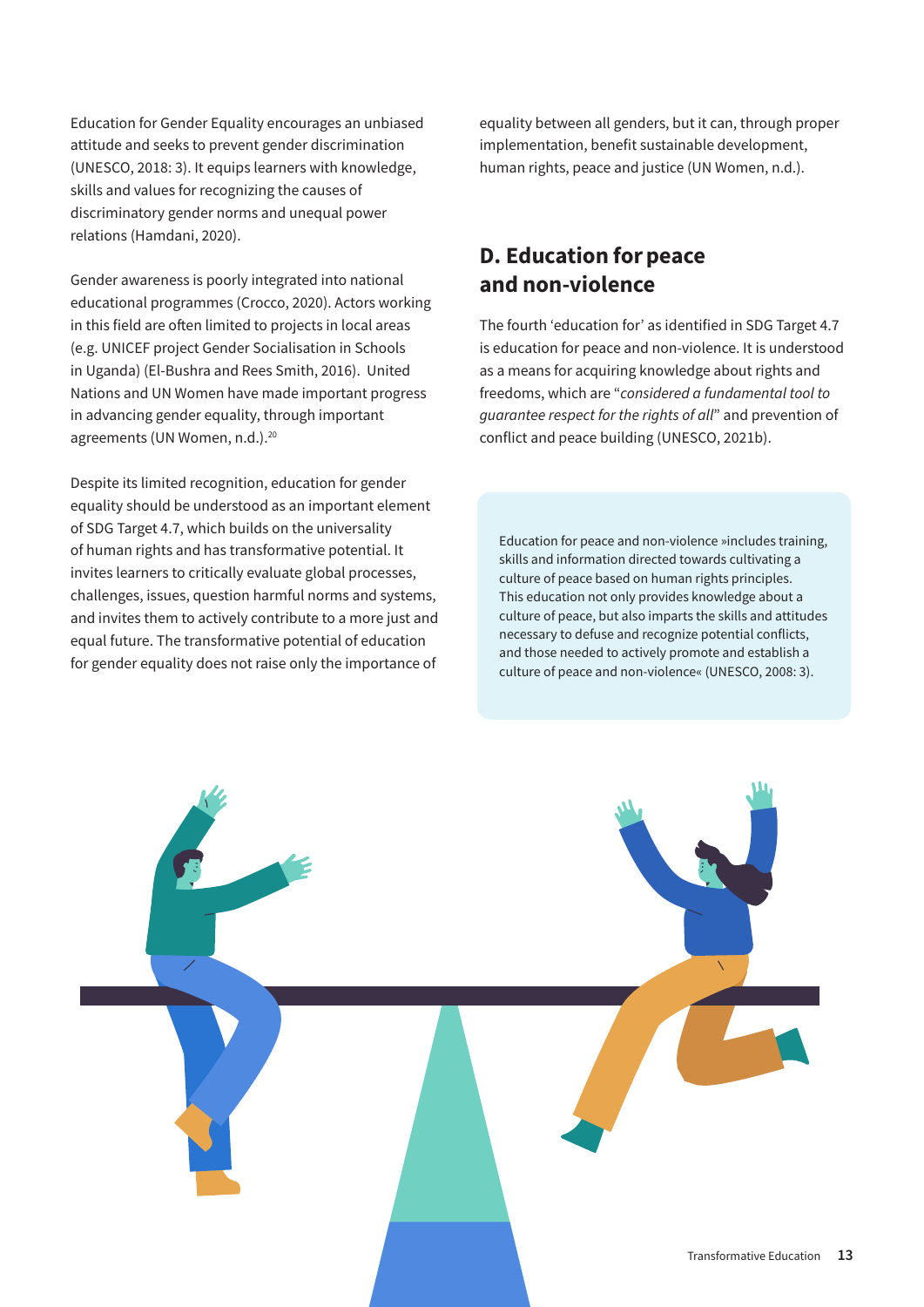<span id="page-13-0"></span>Some understand education for peace and non-violence as education that should include critical thinking, reflection and participation, to promote human rights, gender equality, disarmament, social and economic justice, nonviolence and sustainable development (Navarro-Castro and Nario-Galace, 2019).

Few examples in the literature discuss how education for peace and non-violence is implemented in practice (Kirk and Winthrop, 2006; Reisman and Janke, 2015; Horner et al., 2015). Those available mostly present guidelines on how to include peace and non-violence topics in teacher education (Balili et al, 2013), and discuss case studies in fragile environments (e.g. Sudan) (Reisman and Janke, 2015).

Education for peace and non-violence encourages learners to cooperate in order to decrease and eliminate violence at individual and societal levels (Navarro-Castro and Nario-Galance, 2010),<sup>21</sup> and should promote "knowledge, *skills, attitudes and values needed to bring about behaviour change that will enable children, youth and adults to prevent conflict and violence, both overt and structural; to resolve conflict peacefully; and to create the conditions to peace, whether at an interpersonal, intergroup, national or international level*" (Fountain, 1999).

Education for peace and non-violence, similarly to education for gender equality and human rights education, builds on the respect of human rights. It can be seen in the work of UNESCO, which identifies itself as the main stakeholder promoting education for peace and non-violence, and has launched several programmes and entities that are working in this field (e.g. UNESCO Chairs for Peace Education, International Institute for Educational Planning, University for Peace) (UNESCO, 2008: 8 – 9). Among UN agencies, UNICEF identifies education for peace and non-violence as an integral part of quality education (UNICEF, 1999: 1). In addition, active promotion is done also by civil society organizations, such as the Peace Education Foundation,<sup>22</sup> Peace Education and Development Foundation,<sup>23</sup> and Peace Direct<sup>24</sup>.

Education for peace and non-violence aims to address the cognitive, affective and active dimensions of learners. It presents relevant new knowledge, questions the values and tries to cultivate concern and challenge appropriate personal and social action (Navarro-Castro and NarioGalace, 2019: 26). Its implementation enables social action, needed for a more just, equal and sustainable future.

#### E. Global citizenship education

Defining global citizenship education (GCED) is not an easy task due to the ever-changing environment in which it was developed and used (c.f. Wintersteiner et al., 2015; Suša, 2019). Even though the aim of this paper is not to analyse conceptual and theoretical challenges of defining global citizenship, the variety of terms used under the overarching concept of global citizenship needs to be taken into consideration,<sup>25</sup> because they influence the mainstream definitions analysed in this section.

In Europe, GCED gained momentum based on active promotion from civil society organizations. The North-South Centre of the Council of Europe published its Global Education Charter in 1997, which led to the establishment of the Global Education Network Europe (GENE) in 2001 and later on to the Maastricht Declaration in 2002.

"Global Education is education that opens people's eyes and minds to the realities of the world, and awakens them to bring about a world of greater justice, equity and human rights for all« (Maastricht Global Education Declaration, 2002).

The Maastricht Global Education Declaration links the term 'global education' with development education, human rights education, education for sustainability, education for peace and conflict prevention and intercultural education and education for citizenship. By doing this, it implies an intention to unite the different traditions of education for social action (Nygaard and Wegimont, 2018: 7). The intentions of uniting the different types of 'educations for', though aspirational, have not been fully delivered. One reason for this may lie in the choice of terminology, which was a reflection of its time in 2002.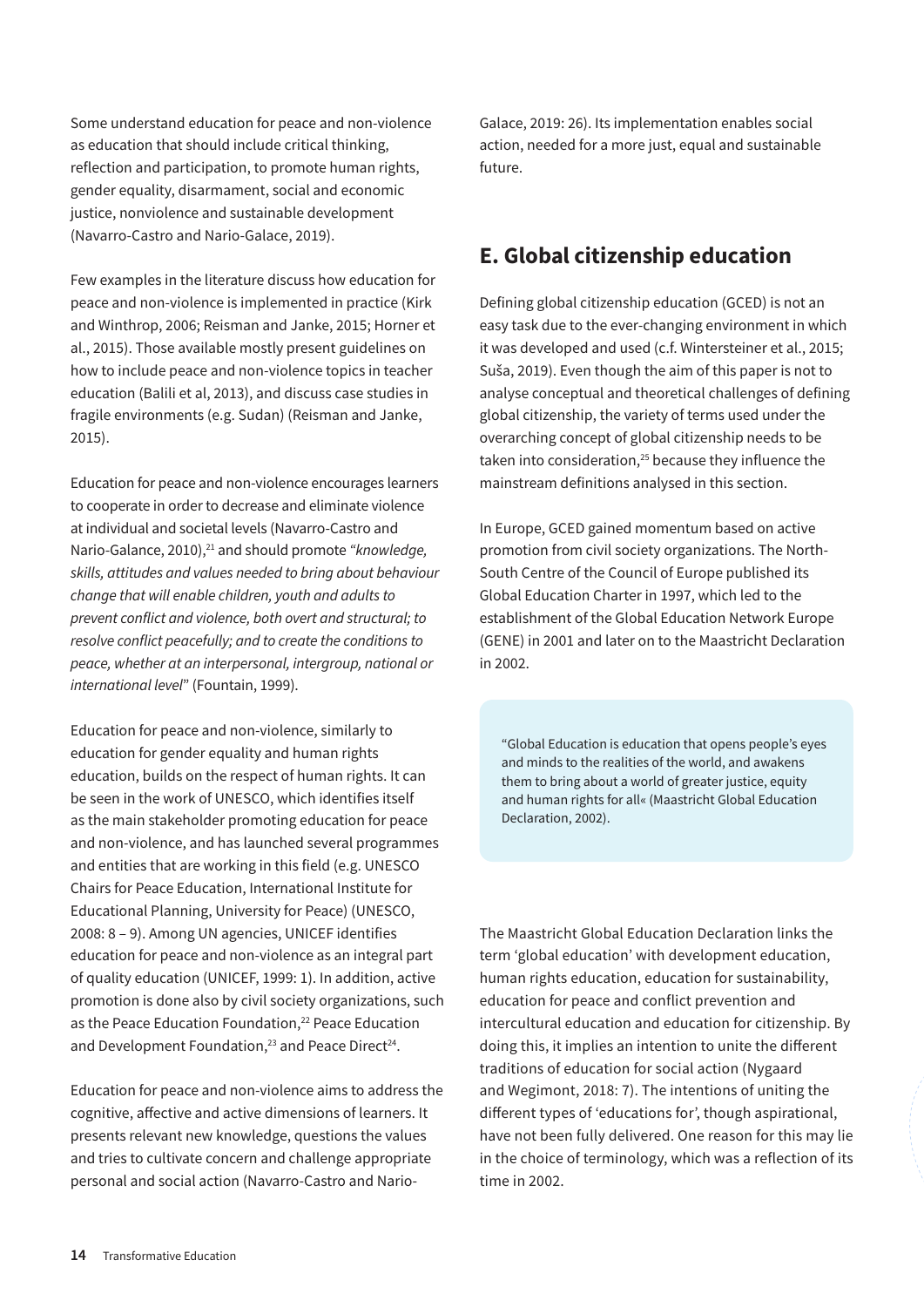At the international level, the momentum for global policy engagement regarding Global Citizenship Education came from UNESCO, which put it high on the global agenda.<sup>26</sup> UNESCO uses more modern terminology of GCED in its definition, which was developed a decade later, and it was worded as follows:

"Global Citizenship Education aims to empower learners of all ages to assume active roles, both locally and globally, in building more peaceful, tolerant, inclusive and secure societies" (UNESCO, 2014a: 15).

UNESCO's definition from 2014 acknowledges the role of education as a means that not only builds knowledge and cognitive skills but also builds values, soft skills and attitudes among learners that can facilitate international cooperation and promote social transformation (UNESCO, 2014a: 11). It also builds on the work of human rights education and education for peace and non-violence, aiming to inspire in learners the values, attitudes and behaviours that support creativity, innovation and a commitment to peace, human rights and sustainable development (Kunda Marron and Naughton, 2019: 8).

As suggested by Andreotti (2006) and later applied also by Suša (2019), GCED can be understood through a categorization from soft to critical GCED,<sup>27</sup> and in this context, 'European' definition in the Maastricht Declaration could be understood as more critical, whereas UNESCO's definition, could be categorized as soft GCED (Suša, 2019: 6 – 8). However, the reason for this could be found also in the circumstances and times, when both definitions were created. Both definitions, therefore, illustrate the *zeitgeist* in which different cross-sectoral processes of cooperation between stakeholders took place (cf. Andreotti, 2006).<sup>28</sup>

In recent years there have been also other attempts at capturing different aspects of GCED (Ho, 2018),<sup>29</sup> which lean more towards the critical GCED spectrum (c.f. Andreotti, 2006).

Globally, UNESCO is the key actor leading the discussions on GCED, supported by, among others, UNESCO APCEIU. In Europe, some significant actors include GENE, The North-South Centre of the Council of Europe, and several civil society organisations.30

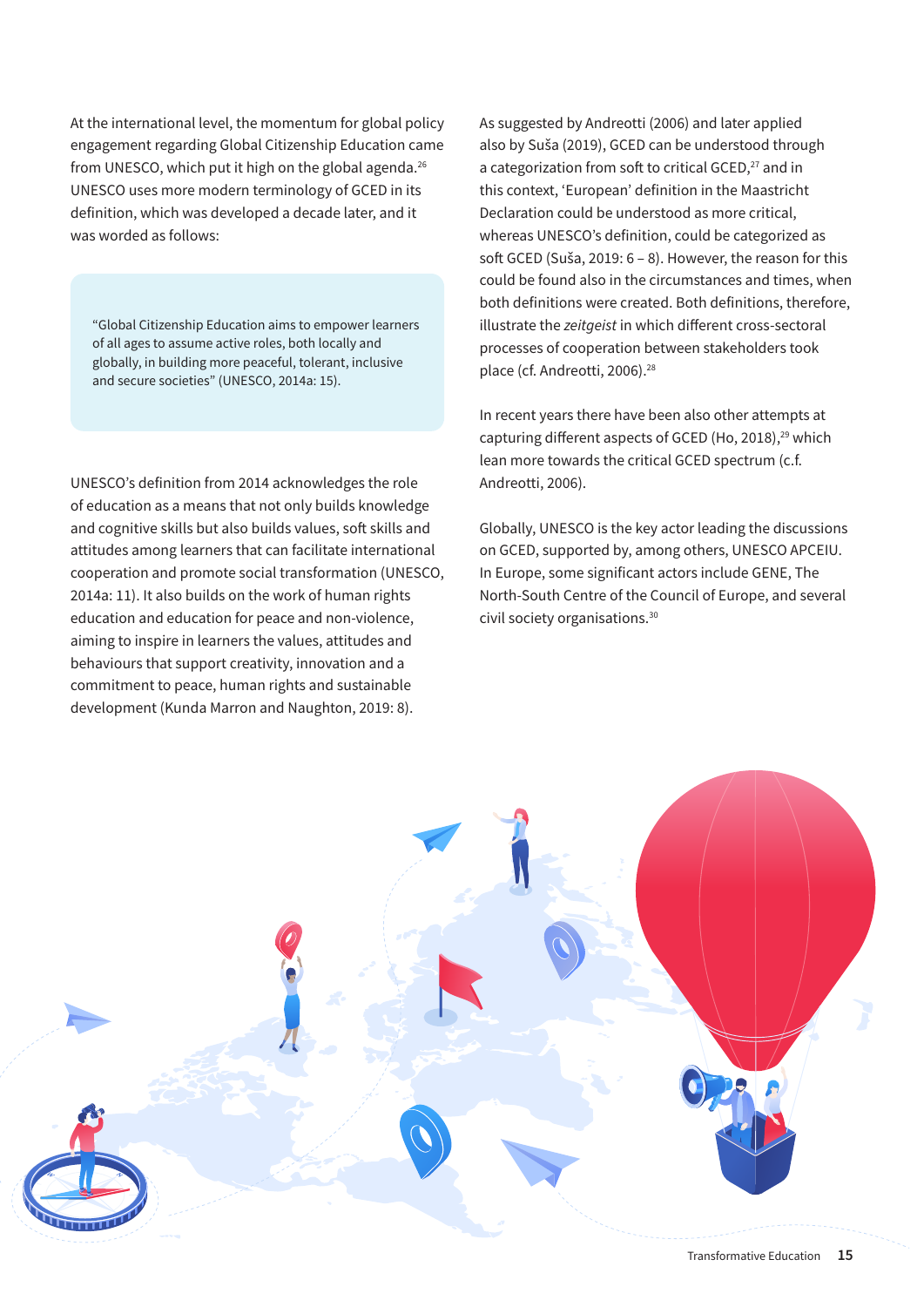<span id="page-15-0"></span>GCED has the potential to unlock the transformative potential of education. However, as highlighted by Andreotti (2011) and Suša (2019: 9) conceptual debates about different understandings of it are of high importance. Particularly important is the recognition of the importance of emancipatory potential, where the interaction between action and critical reflection enables learners to identify and act upon social inequalities (Balsinger et al, 2017: 358).

Achieving inclusive and equitable quality education and life-long learning opportunities requires a dual commitment to investing in culture and creativity for all. Local learning, innovation and development processes are strengthened when new talents and new forms of creativity are nurtured. This can lead to the empowerment of women and girls as creators and producers of cultural expressions and as citizens participating in cultural life (UNESCO, 2014c: 3).

#### F. Education for appreciation of cultural diversity and culture's contribution to sustainable development

Development is not possible without including the appreciation of cultural diversity and culture (UNESCO, 2021c). No official definition of education for appreciation of cultural diversity and culture's contribution to sustainable development exists. Its importance is identified in the Florence Declaration on Culture, Creativity and Sustainable Development (UNESCO, 2014c), where it is identified as crucial investment in quality education and life-long learning.

Education for appreciation of cultural diversity and culture's contribution to sustainable development should be integrated into different learning programmes, through arts education, languages and involvement of cultural stakeholders, because of its cross-cutting nature that can help to achieve the SDGs (UNESCO, 2014c). It can nurture the skills that are needed for overcoming global challenges and the interconnectedness in which we currently live (UNESCO, 2021c).

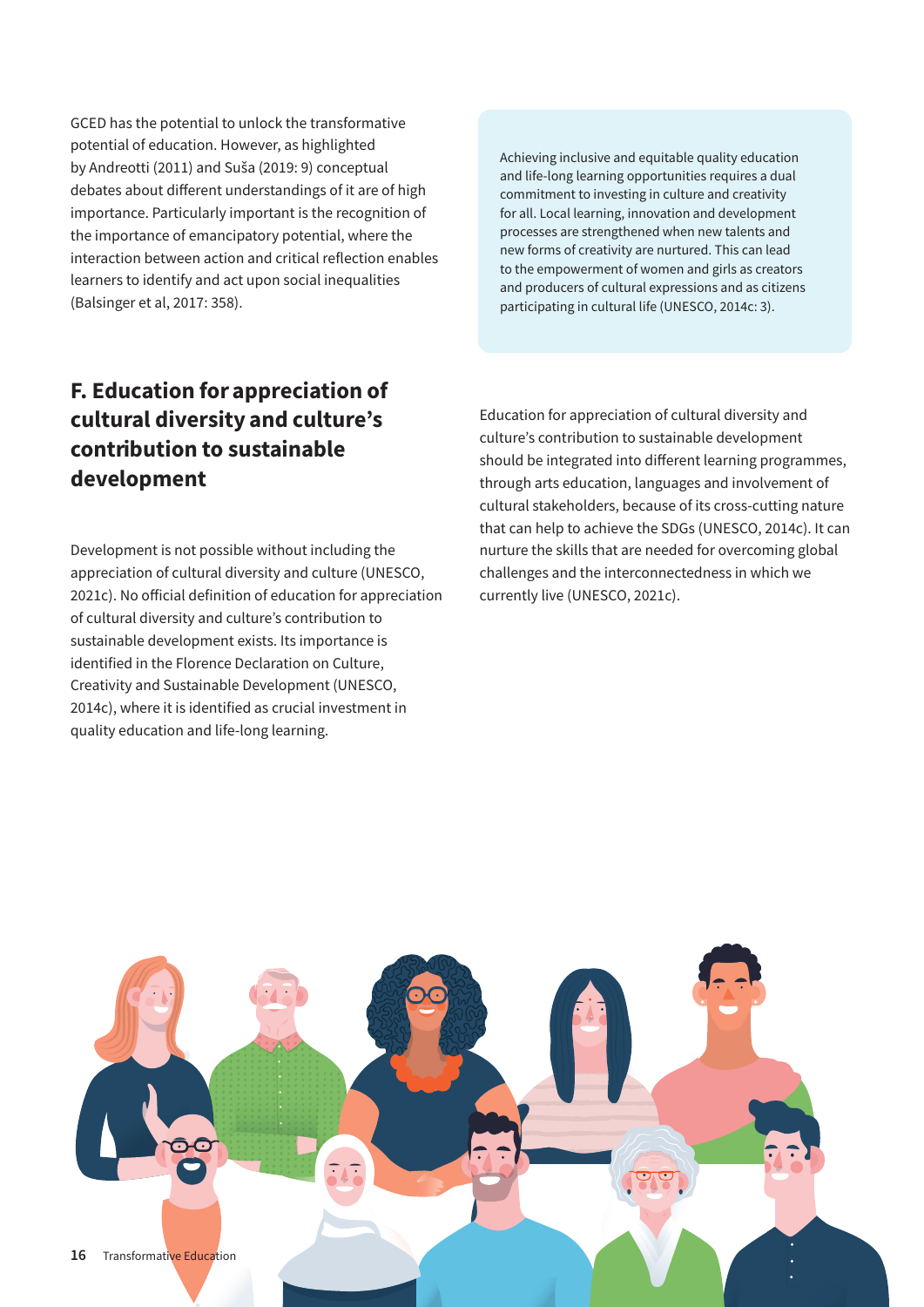<span id="page-16-0"></span>

### Building bridges

Based on an analysis of definitions of different 'educations for' in the previous section, we present synergies between them, necessary for the implementation of SDG Target 4.7. We do not suggest that only occasional cooperation is needed, and stakeholders may still stay in their own silos. On contrary, we claim that we need to create deep partnerships in the same mission for SDG Target 4.7, where common goals, values and visions are pursued together.

We could understand each analysed 'education for' as a key building block of transformative education in the 21<sup>st</sup> century, if they are implemented to their full transformative potential. Though we can analyse and understand transformative education from different perspectives, one building block sometimes presents a ground for putting the other into practice. Holistic and value-based transformative education are key for overcoming silo-thinking and achieving much-needed transformation of our societies (Gough, 2018).

While the table below focuses on definitions, objectives, values and actors working on the different 'educations for', it is important to note that each of the different elements of Target 4.7 is a complex entitiy on its own. Similar to the existence of 'soft' and 'critical' global citizenship education, all types of education

encompassed in Target 4.7 may have a range of different definitions, from soft to critical and beyond. This translates also to how transformative the learning is, with some, perhaps, intending to make incremental reforms that uphold the status quo, whereas others may call for a comprehensive dismantling and rebuilding of our systems and societies on more just foundations. These internal tensions around questions of 'criticality' may result in further divisions within the different components of Target 4.7 (Khoo and Jørgensen, 2021). Different (historical and cultural) circumstances, stakeholders, values, interests and institutional processes have determined the creation and evolution of different types of 'educations for'.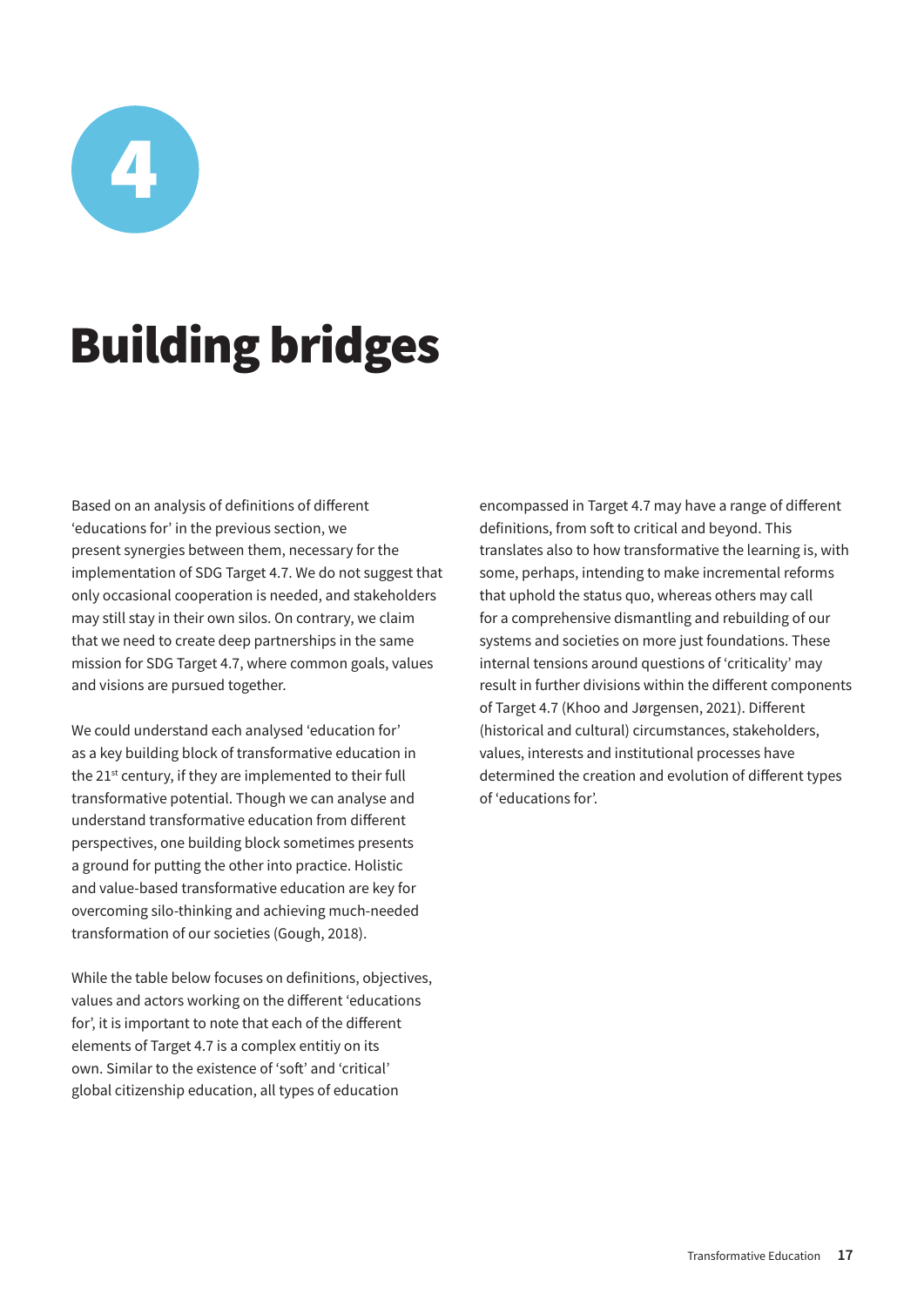#### **Table 1: Comparison of different types of Transformative Education**

|                                                                                        | <b>DEFINITION</b>                                                                                                                                                                                                                                                                                                                                                                                                                                                                                                                                                                                  | <b>OBJECTIVES</b>                                                                                                                                                                                                                                                                                                  | <b>VALUES</b>                                                                      | <b>SOME OF THE</b><br><b>ACTORS</b>                                                                    |
|----------------------------------------------------------------------------------------|----------------------------------------------------------------------------------------------------------------------------------------------------------------------------------------------------------------------------------------------------------------------------------------------------------------------------------------------------------------------------------------------------------------------------------------------------------------------------------------------------------------------------------------------------------------------------------------------------|--------------------------------------------------------------------------------------------------------------------------------------------------------------------------------------------------------------------------------------------------------------------------------------------------------------------|------------------------------------------------------------------------------------|--------------------------------------------------------------------------------------------------------|
| <b>Education For</b><br>Sustainable<br>Development<br>and<br>Sustainable<br>Lifestyles | <b>Education for sustainable</b><br>development is a lifelong<br>learning process and an integral<br>part of quality education. It<br>enhances the cognitive, social<br>and emotional and behavioural<br>dimensions of learning. It is<br>holistic and transformational,<br>and encompasses learning<br>content and outcomes,<br>pedagogy and the learning<br>environment itself.                                                                                                                                                                                                                  | • To critically assess<br>and change the past<br>behaviour of learners.<br>• Learners are able to<br>take informed decisions<br>and make responsible<br>actions.<br>Promotion of active and<br>critical learners.                                                                                                  | Climate change,<br>environmental<br>sustainability,<br>well-being,<br>human rights | UNESCO, UNECE,<br>Council of the<br>European Union,<br>OECD, CSOs, etc.                                |
| <b>Human Rights</b><br><b>Education</b>                                                | Human rights education<br>and training comprises<br>all educational, training,<br>information, awareness-<br>raising and learning activities<br>aimed at promoting universal<br>respect for and observance of<br>human rights and fundamental<br>freedoms and thus contributing,<br>inter alia, to the prevention of<br>human rights violations and<br>abuses by providing persons<br>with knowledge, skills and<br>understanding and developing<br>their attitudes and behaviours,<br>to empower them to contribute<br>to the building and promotion<br>of a universal culture of human<br>rights | • To understand<br>everyone's common<br>responsibility for a more<br>just world.<br>• Critical reflection<br>of past behaviours,<br>thoughts, beliefs and<br>predispositions about<br>the world.<br>• Promotion of deep<br>structural changes<br>in perception and<br>interpretation of learners<br>and the world. | Human rights,<br>empowerment,<br>fundamental<br>freedoms,<br>equality              | OHCHR, Council of<br>Europe, Amnesty<br>International, EU,<br>CSOs, etc.                               |
| <b>Education</b><br>for Gender<br><b>Equality</b>                                      | Education for gender equality<br>"goes beyond recognizing<br>gender disparities within the<br>educational system and the<br>learning experience of the<br>student, and strives to harness<br>the full potential of education to<br>transform attitudes and practices<br>within and beyond the education<br>system to contribute to a broader<br>environment of gender justice<br>for girls and boys in all their<br>diversity."                                                                                                                                                                    | • To recognize causes<br>of discrimination and<br>unequal power relations.<br>• Encourages learners to<br>critically evaluate the<br>status quo and become<br>active in changing it.                                                                                                                               | Gender<br>equality, gender<br>justice, diversity                                   | UNICEF, UN<br>WOMEN, UNGEI,<br>EU, Council of<br>Europe, Amnesty<br>International,<br>World Bank, etc. |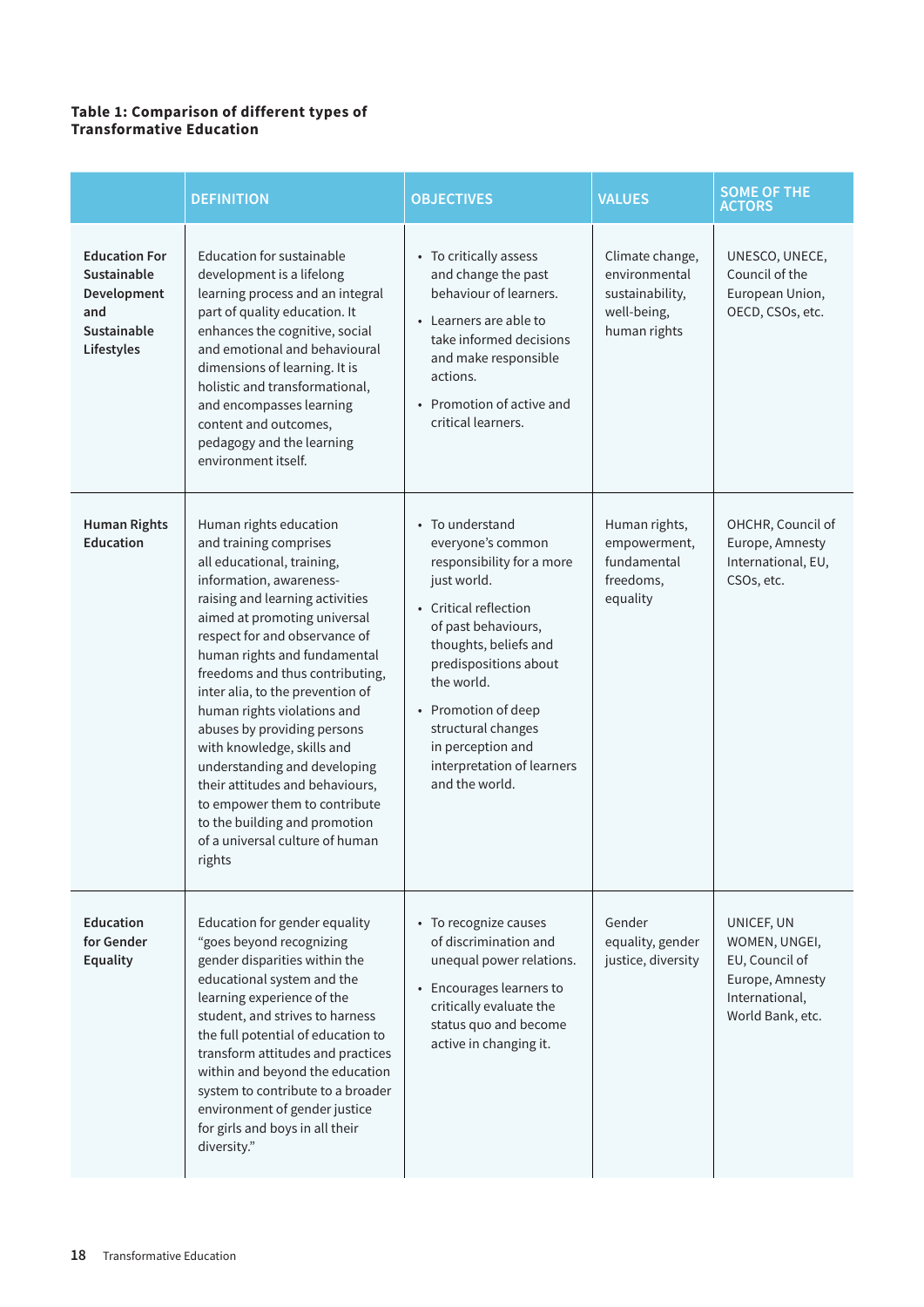|                                                                                                                                    | <b>DEFINITION</b>                                                                                                                                                                                                                                                                                                                                                                                                                                                                              | <b>OBJECTIVES</b>                                                                                                                                                                                                                                                | <b>VALUES</b>                                                                                                                                                                     | <b>SOME OF THE</b><br><b>ACTORS</b>                                                                                         |
|------------------------------------------------------------------------------------------------------------------------------------|------------------------------------------------------------------------------------------------------------------------------------------------------------------------------------------------------------------------------------------------------------------------------------------------------------------------------------------------------------------------------------------------------------------------------------------------------------------------------------------------|------------------------------------------------------------------------------------------------------------------------------------------------------------------------------------------------------------------------------------------------------------------|-----------------------------------------------------------------------------------------------------------------------------------------------------------------------------------|-----------------------------------------------------------------------------------------------------------------------------|
| <b>Education for</b><br>peace and<br>non-violence                                                                                  | Education for peace and non-<br>violence "includes training, skills<br>and information directed towards<br>cultivating a culture of peace<br>based on human rights principles.<br>This education not only provides<br>knowledge about a culture of peace,<br>but also imparts the skills and<br>attitudes necessary to defuse and<br>recognize potential conflicts, and<br>those needed to actively promote<br>and establish a culture of peace and<br>non-violence."                          | • Promotes critical<br>thinking, reflection and<br>participation.<br>• To address cognitive and<br>active dimensions of<br>learners in order for them<br>to questions the past<br>values.<br>To cultivate concern and<br>challenge appropriate<br>social action. | Peace and non-<br>violence, human<br>rights, culture of<br>peace                                                                                                                  | UNESCO, UNICEF, EU,<br>Council of Europe,<br>CSOs, etc.                                                                     |
| Global<br>Citizenship<br><b>Education</b>                                                                                          | "Global citizenship education aims<br>to empower learners of all ages to<br>assume active roles, both locally and<br>globally, in building more peaceful,<br>tolerant, inclusive and secure<br>societies."                                                                                                                                                                                                                                                                                     | <b>Empowering individuals</b><br>$\bullet$<br>to act and become active<br>global citizens.Raise<br>awareness about global<br>inequalities and promote<br>action.                                                                                                 | Human rights,<br>equality, cultural<br>diversity,<br>sustainability,<br>peace, societal<br>transformation,<br>activation of<br>individuals, re-<br>learning, critical<br>thinking | UNESCO, The North-<br>South Centre of the<br>Council of Europe,<br>GENE, OECD, strong<br>CSOs support and<br>advocacy, etc. |
| <b>Education for</b><br>appreciation<br>of cultural<br>diversity<br>and culture's<br>contribution<br>to sustainable<br>development | Achieving inclusive and equitable<br>quality education and life-long<br>learning opportunities requires a dual<br>commitment to investing in culture<br>and creativity for all. Local learning,<br>innovation and development<br>processes are strengthened when<br>new talents and new forms of<br>creativity are nurtured. This can lead<br>to the empowerment of women and<br>girls as creators and producers of<br>cultural expressions and as citizens<br>participating in cultural life. | • To nurture the skills<br>needed for tackling<br>global challenges.                                                                                                                                                                                             | Cultural<br>diversity,<br>appreciation<br>of culture and<br>creativity                                                                                                            | UNESCO, EU, African<br>Union, CSOs, etc.                                                                                    |

As seen from the Table 1, despite different traditions, conceptual framework and even wording, all of the above 'educations for' more often than not share similar objectives, despite different thematic emphasis. In addition, as presented in Figure 2, all analysed educations call for transformative change. Despite their uniqueness, they strive towards transformative education as encompassed in SDG Target 4.7.

Source: Own elaboration based on different sources.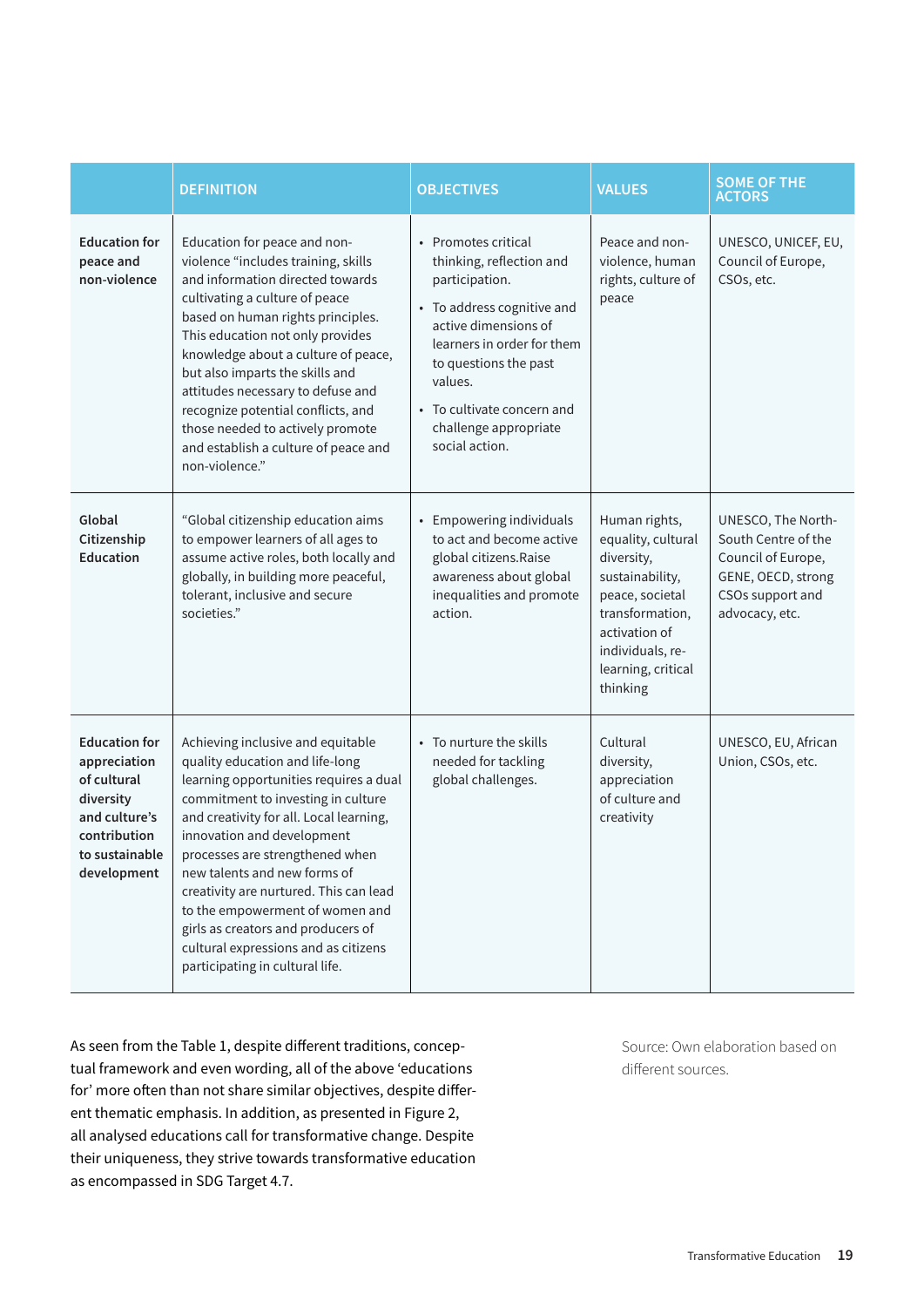**Figure 1: Key elements of transformative education**



All the analysed educations are value-based and encourage people, as suggested by the theory on transformative learning (Mezirow, 1978), to critically reflect on their perceptions, understandings of themselves, others and the world in general and engage in activities, needed for a more sustainable future.

As presented in Figure 2, all analysed 'educations for' share at least four commonalities, which may be used for exploring synergies among them to implement the common vision and goals outlined in SDG Target 4.7. When trying to overcome silo-thinking, stakeholders working within a specific 'education for', can try to answer the

proposed questions to help overcome differences. Even though the analysed 'educations for' share similar values, calls for social transformation, encourage individual actions at local and global level, and equip learners with knowledge and skills needed for critical evaluation of global processes, challenges and issues, it is sometimes difficult for stakeholders from one sector to recognize those shared synergies in the other sectors.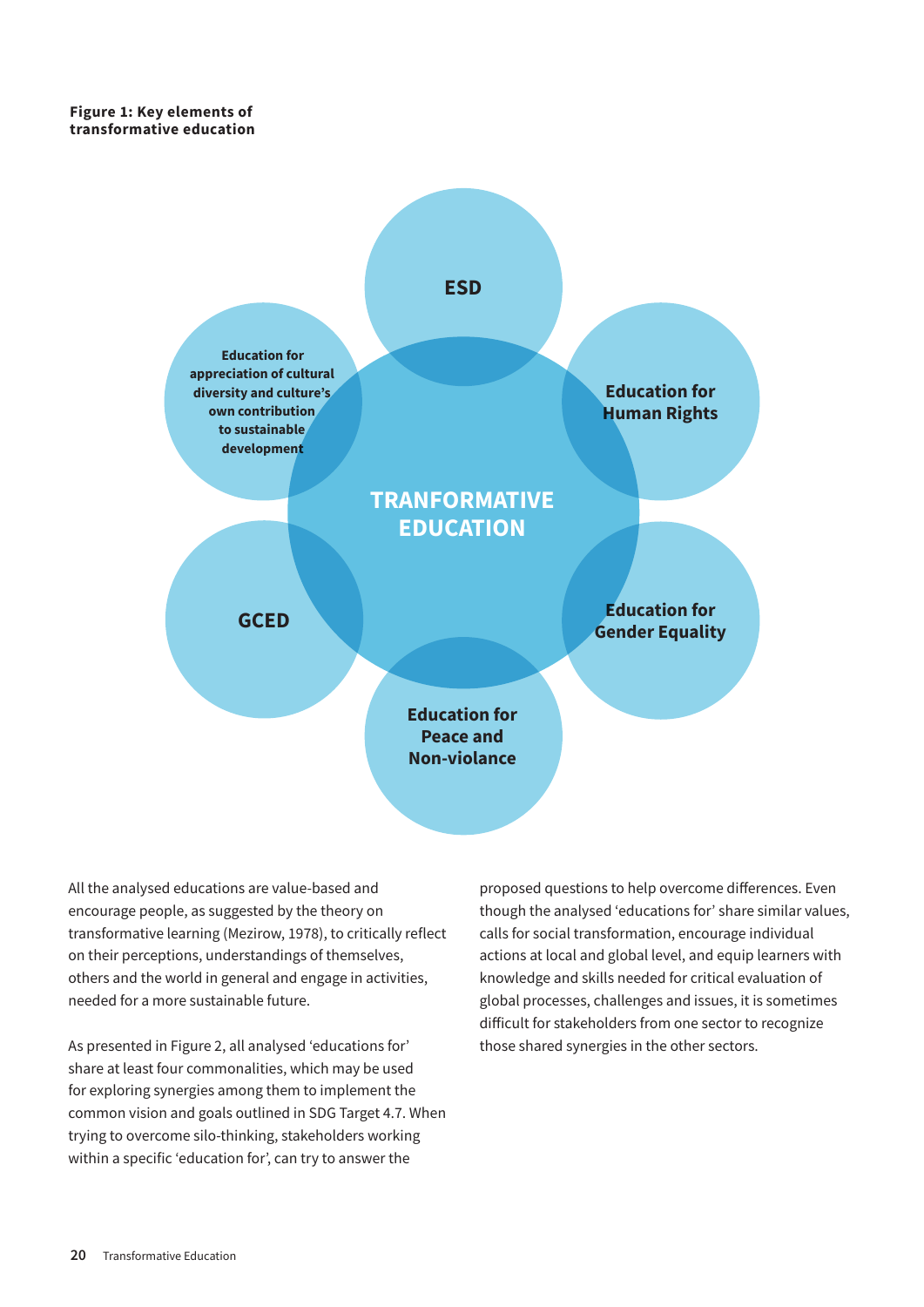#### **Figure 2: Questions to address in analysing different 'educations for'**



Yet, only recognizing synergies between different 'educations for' is not enough for the efficient implementation of transformative education. This is a starting point, on which stakeholders can build an understanding of commonalities and shared visions.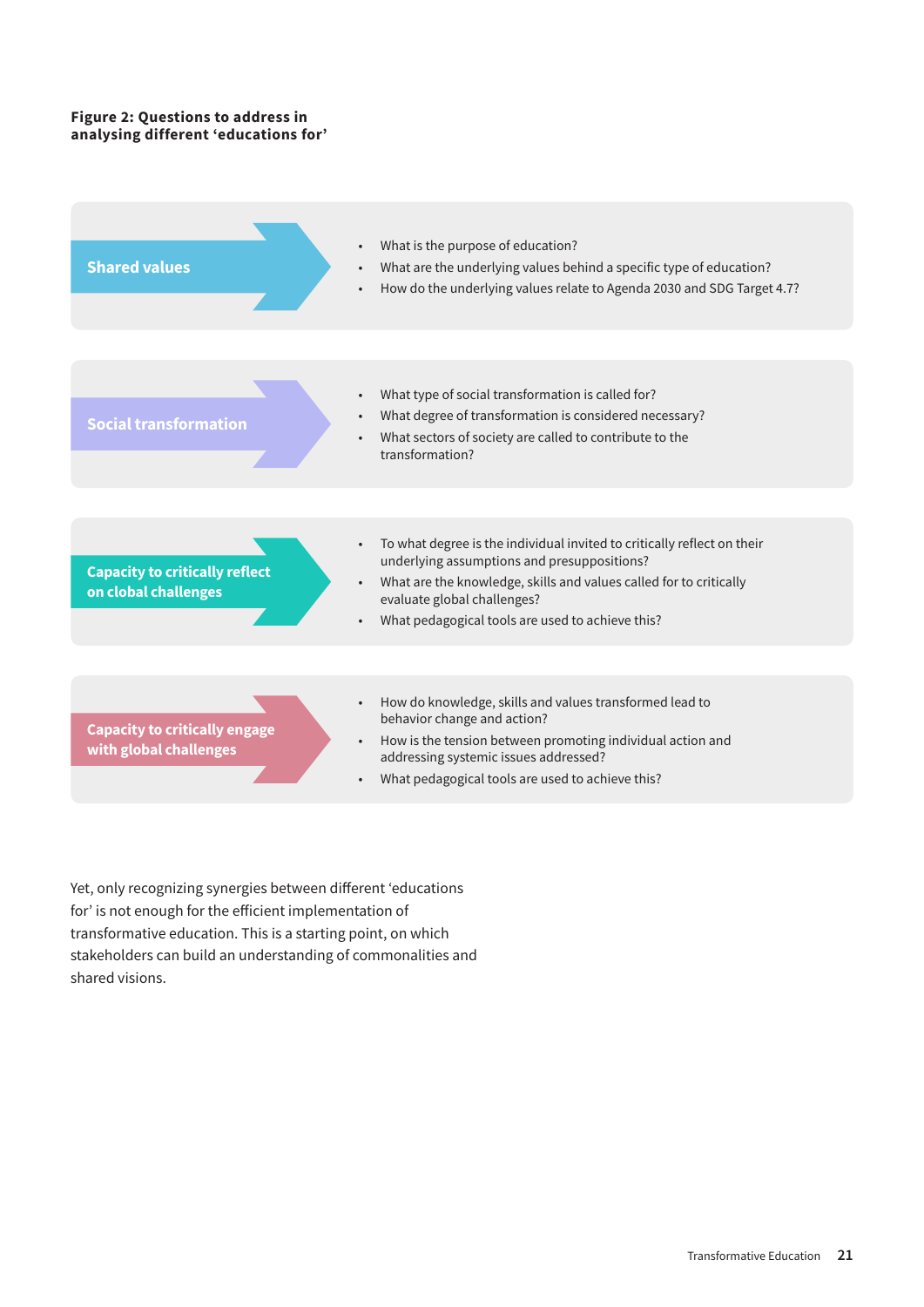### <span id="page-21-0"></span>Conclusion

As established in this publication, SDG Target 4.7 is a combination of different interests of a wide range of stakeholders and concepts. Together, these different 'educations for' form important tools in working towards a more sustainable and just future. The publication suggests that different traditions and historical conceptual frameworks have often resulted in so-called silo-thinking, even though some efforts to work across siloes have existed. We suggest that focus should be placed on coordination, cooperation and capability development between different 'educations for' in order to encourage transformation and social change. Changes in our ways of thinking and living are of critical importance, as many of the challenges we face today are consequences of our current systems. Different 'educations for' can help equip learners to move away from past ways of living and thinking and become critically aware of how our predispositions, beliefs, tools and values have influenced the situation in which we have found ourselves.

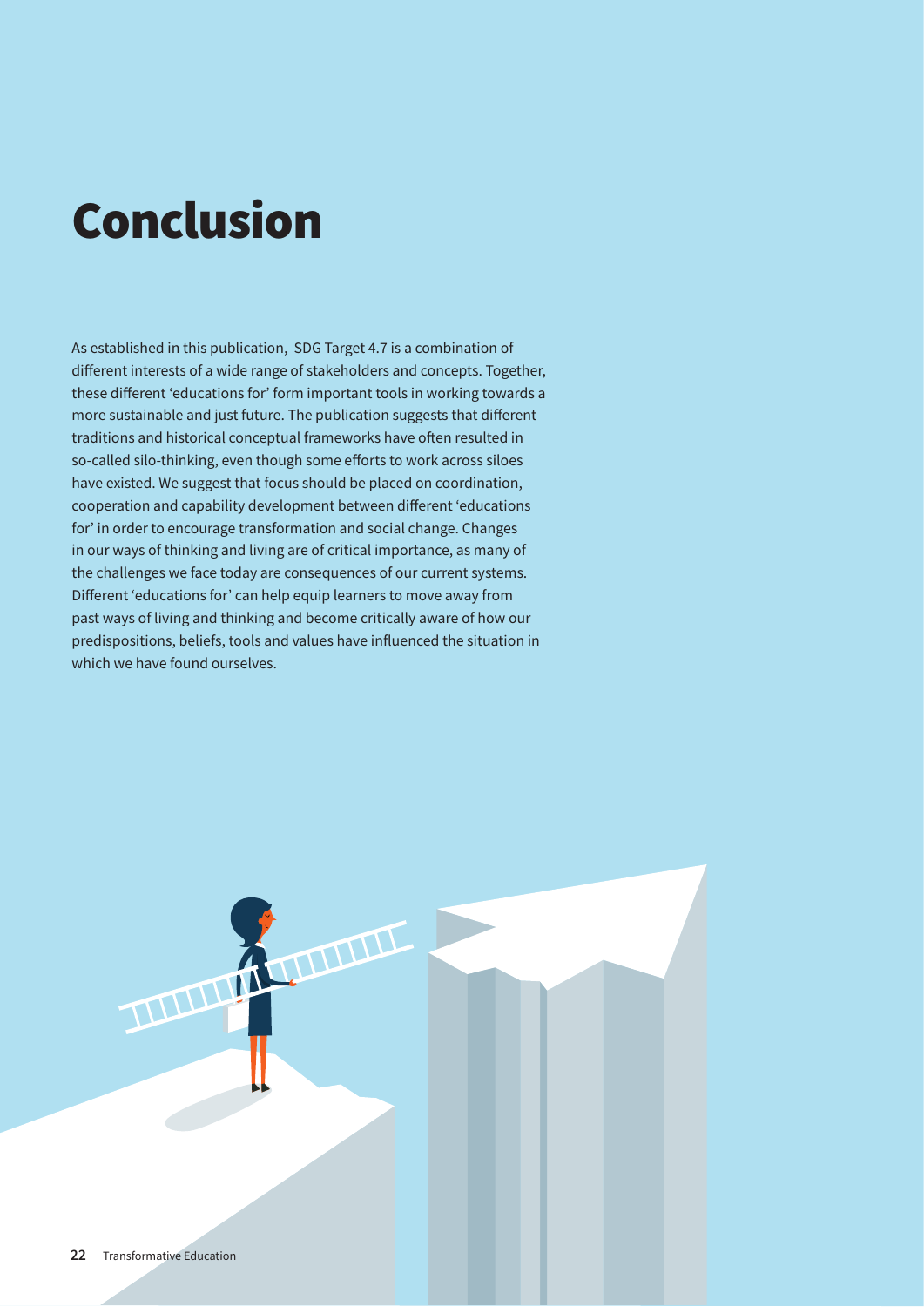**Below, we suggest that focus should be put on coordination, cooperation, awareness-raising and capability development at all levels, to more effectively work together as a community working on Target 4.7.**

**Policies and strategies at the national, regional and global level should adopt overarching visions for transformative education in the form of overarching strategies for SDG Target 4.7.**

Policy coherence in the form of overarching policies and strategies can increase the impact and allow for coherence between policies and initiatives that address transformative education. Such overarching strategies can be used as general points of reference for different stakeholders to coordinate and collaborate across thematic sectors.

**Mechanisms for coordination and collaboration between the different components of SDG Target 4.7 should be established at national, regional and global levels.**

These may take the form of, among others, cross-sectoral stakeholder groups, coalitions or networks for SDG Target 4.7, reflecting the strengths and expertise of the different components of transformative education. It would allow for improved coordination and collaboration between different stakeholders and components of SDG Target 4.7, better understanding and identification of common needs and interests, and opportunities for co-creation of relevant policy proposals, thus increasing policy coherence for SDG Target 4.7. Furthermore, these spaces may provide opportunities for learning and unlearning and holding and exploring differences within and between the communities working with a transformative education.

**Awareness of the role of transformative education and SDG Target 4.7 in contributing to more just and sustainable futures should be raised jointly between the different components of SDG Target 4.7.**

The status quo of promoting different "actions for" separately, without acknowledging their joint aims and policy context in SDG Target 4.7, carries the risk of encouraging competition between the different components of the target and results in a fragmented approach. Efforts should be made to recognise the joint aims and synergies of all 'educations for', and to work together to raise the overall national, regional and global attention paid to the transformative power of education.

**Opportunities for capacity-building and upskilling of practitioners and learners linked to transformative education should be enabled and created at national, regional and global levels.**

These opportunities should include revisiting assumptions and worldviews, unlearning and learning, holding and exploring differences and ensuring the meaningful inclusion of people who are systematically underrepresented and marginalised. Capacity building and upskilling can take place, among others, through sharing of best practices and expertise, active listening, peer learning opportunities, and promotion of collective interests. Any capacity building or upskilling activity should be accompanied by an element of needs assessment and an evaluation.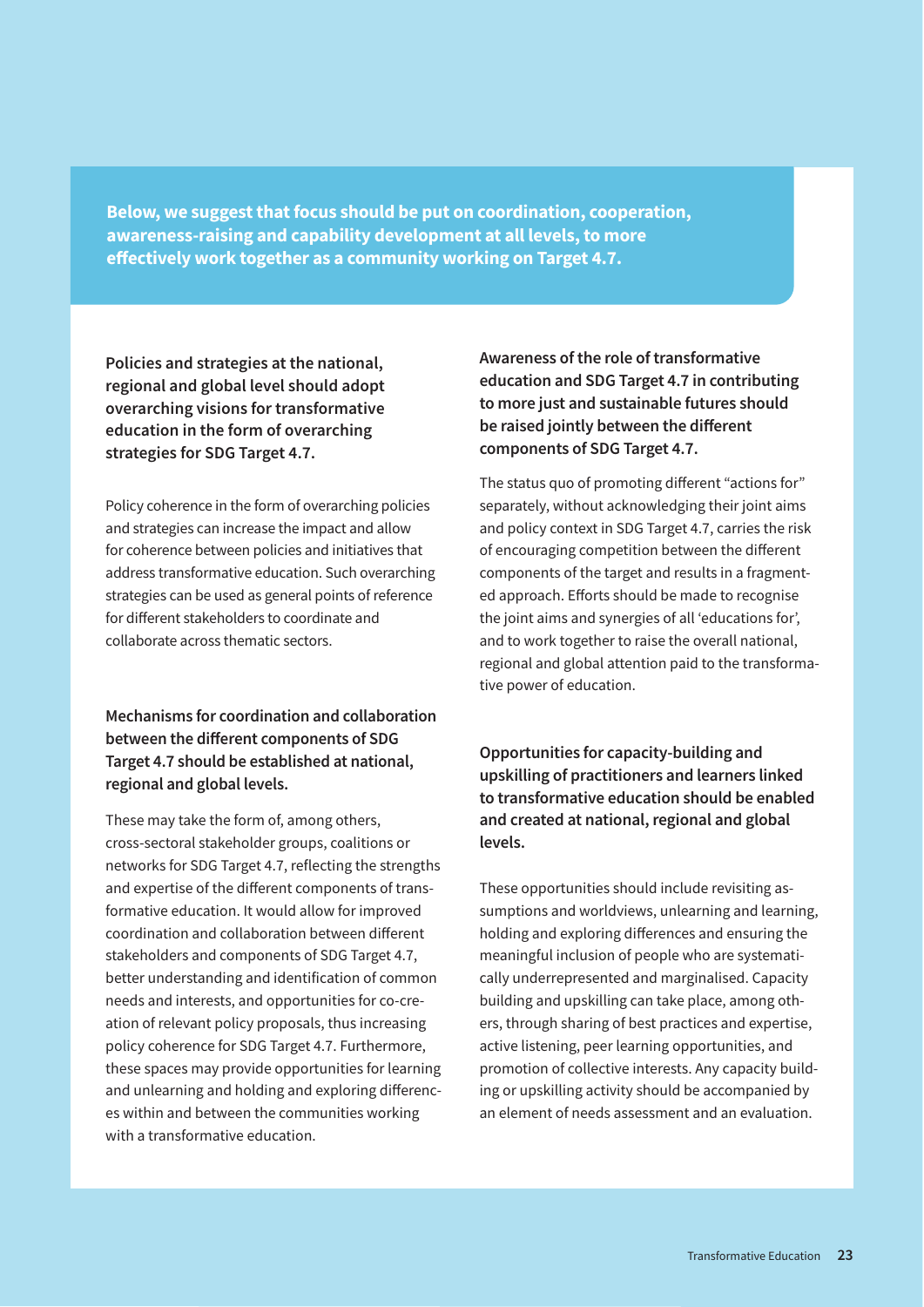### <span id="page-23-0"></span>Footnotes

- 1 Multiplicity of stakeholders were involved in cross-sectoral cooperation between 2012 and 2015, which resulted in the framing of SDG 4 and SDG Target 4.7 (Dodds et al, 2016). Education for All movement mobilised civil society organisations, trade unions, NGOs, academic networks, bilateral and multilateral organisations (UNESCO, UNICEF, World Bank) (Mundy, 2016; Tikly, 2017).
- 2 Even conceptual debates within individual 'educations for' are frequent, where disagreemnt regarding definitions, terminology, purposes and objectives are common. Such an example is ongoing debate within Global Citizenship Education (e.g. Andreotti, 2011, Suša, 2019 etc.).
- 3 Such an example can be found in Mission 4.7, which brings together broad spectrum of stakeholders in order to accelerate the implementation of transformative education around the world. Its aim is not only advocating for the implementation of SDG Target 4.7, but also creation of relevant educational resources, lobbying for countries to invest in quality education, and training and supporting educators around the world. See more at [https://www.mission4point7.org/.](https://www.mission4point7.org/)
- 4 Mezirow (2000) understands those broad sets of predispositions about the world as »meaning perspectives«, which frame human opinion, emotions and actions.
- 5 Mezirow (1978) identifies ten phases that contribute to transformative learning: 1) disorienting dilemma; 2) self-examination of assumptions; 3) critical reflection on assumptions; 4) recognition of dissatisfaction; 5) exploration of alternatives; 6) plan for action, 7) acquisition of new knowledge; 8) experimentation with role; 9) competence building; and 10) reintegration of new perspectives into one's life.
- 6 Environmental component is for example very strongly highlighted in the Aichi-Nagoya Declaration (UNESCO, 2014b), emphasise on climate change, biodiversity, disaster risk reduction, sustainable consumption and production and children's rights is evident.
- 7 Slovenia for example implemented the Strategy in its Guidelines for Education and Training for Sustainable Development from pre-school education to pre-university education (Ministry of Education and Sport, 2007). Interestingly enough, Slovenian Ministry of Education and Sport for example also understands Education for Sustainable Development as an umbrella term, which includes also the activities of global citizenship education (Arbeiter, 2019).
- 8 <https://esd-expert.net/home.html>
- 9 <https://www.education21.ch/de>
- 10 <https://lsf-lst.ca/en/about-lsf>
- 11 <https://www.perlprojects.org/about-perl/who-we-are.html>
- 12 See more at<https://essa-africa.org/partners>
- 13 See more at<https://fridaysforfuture.org/>.
- 14 For detailed historical development of Human Rights Education, see Keet (2015).
- 15 Adopted by the General Assembly, Resolution 66/137, A/ RES/66/137, 19 December 2011. [https://www.ohchr.](https://www.ohchr.org/EN/Issues/Education/Training/Compilation/Pages/UnitedNationsDeclarationonHumanRightsEducationandTraining(2011).aspx) [org/EN/Issues/Education/Training/Compilation/Pages/](https://www.ohchr.org/EN/Issues/Education/Training/Compilation/Pages/UnitedNationsDeclarationonHumanRightsEducationandTraining(2011).aspx) [UnitedNationsDeclarationonHumanRightsEducationandTraining\(2011\).aspx](https://www.ohchr.org/EN/Issues/Education/Training/Compilation/Pages/UnitedNationsDeclarationonHumanRightsEducationandTraining(2011).aspx)
- 16 United Nations Declaration on Human Rights Education and Training, adopted on 19 December 2011, by General Assembly with the Resolution 66/137. Available at [https://www.ohchr.](https://www.ohchr.org/EN/Issues/Education/Training/Compilation/Pages/UnitedNationsDeclarationonHumanRightsEducationandTraining(2011).aspx) [org/EN/Issues/Education/Training/Compilation/Pages/](https://www.ohchr.org/EN/Issues/Education/Training/Compilation/Pages/UnitedNationsDeclarationonHumanRightsEducationandTraining(2011).aspx) [UnitedNationsDeclarationonHumanRightsEducationandTraining\(2011\).aspx.](https://www.ohchr.org/EN/Issues/Education/Training/Compilation/Pages/UnitedNationsDeclarationonHumanRightsEducationandTraining(2011).aspx)
- 17 The European Wergeland Centre focuses on strengthening democratic competences, promotion of inclusive and democratic learning environments, providing teaching and learning resources, building partnerships and contributing to policies (EWC, 2021). More information is available at [https://theewc.org/.](https://theewc.org/)
- 18 Amnesty International prepares toolkits to support teachers' participation in Human Rights Education, offers trainings, resources and supports schools and wider communities in all regions of the world to build culture of human rights (Amnesty International, 2021).
- 19 See more at<https://enil.eu/about-enil/our-mission/>
- 20 Such examples are Beijing Declaration and Platform for Action and the Convention on the Elimination of All Forms of Discrimination against Women (UN Women, n.d.).
- 21 [http://www.peace-ed-campaign.org/wp-content/uploads/2015/10/cpe](http://www.peace-ed-campaign.org/wp-content/uploads/2015/10/cpe-book-14oct2010-FINAL2.pdf)[book-14oct2010-FINAL2.pdf](http://www.peace-ed-campaign.org/wp-content/uploads/2015/10/cpe-book-14oct2010-FINAL2.pdf)
- 22 For more information see<https://peaceeducation.org/mission-statement/>.
- 23 For more information see [https://www.peaceinsight.org/en/organisations/](https://www.peaceinsight.org/en/organisations/pead/?location=pakistan&theme) [pead/?location=pakistan&theme.](https://www.peaceinsight.org/en/organisations/pead/?location=pakistan&theme)
- 24 For more information see [https://www.peacedirect.org/.](https://www.peacedirect.org/)
- 25 There is no universal definition of global citizenship education and variety of different concepts is used, such as global education, global citizenship education, global learning, education for citizenship and international solidarity, (Nygaard and Geimont, 2018; Arbeiter, 2019).
- 26 For historical development at the international level, see Nygaard and Wegimont (2018) and Suša (2019).
- 27 Soft GCED tries to inspire learners to act without critical analysis of global challenges, whereas critical GCED encourages thoughtful, mindful, self-aware learners who understand their own individual, cultural or even national responsibility for different global challenges (e.g. poverty, inequality). Contrary to soft GCED, critical GCED thus focuses on historical and/or cultural production of knowledge and power, in order to empower learners to make better informed choices, which are never imposed (Andreotti, 2006: 6 – 8).
- 28 For detailed explanation of the categorisation from soft to critical global citizenship education, see Andreotti (2006).
- 29 GCED could be also understood as "educational process aimed at increasing awareness and understanding of the rapidly changing, interdependent and unequal world in which we live" (WWGS, 2017, Kunda Marron and Naughton, 2019: 8). In addition, the Brookings Institute defines GCED as any educational effort that aims to provide the skills, knowledge, and experiences in order to encourage the behaviours, attitudes, and values that allow young persons to be agents of long-term, positive changes in their own lives and in the lives of people in their immediate and larger communities (with the community including the environment)" (Brookings Institute et al., 2017)
- 29 For more information see [https://www.oecd.org/education/2030-project/](https://www.oecd.org/education/2030-project/teaching-and-learning/learning/) [teaching-and-learning/learning/](https://www.oecd.org/education/2030-project/teaching-and-learning/learning/)
- 30 For more information see [https://www.oecd.org/education/2030-project/](https://www.oecd.org/education/2030-project/teaching-and-learning/learning/) [teaching-and-learning/learning/](https://www.oecd.org/education/2030-project/teaching-and-learning/learning/)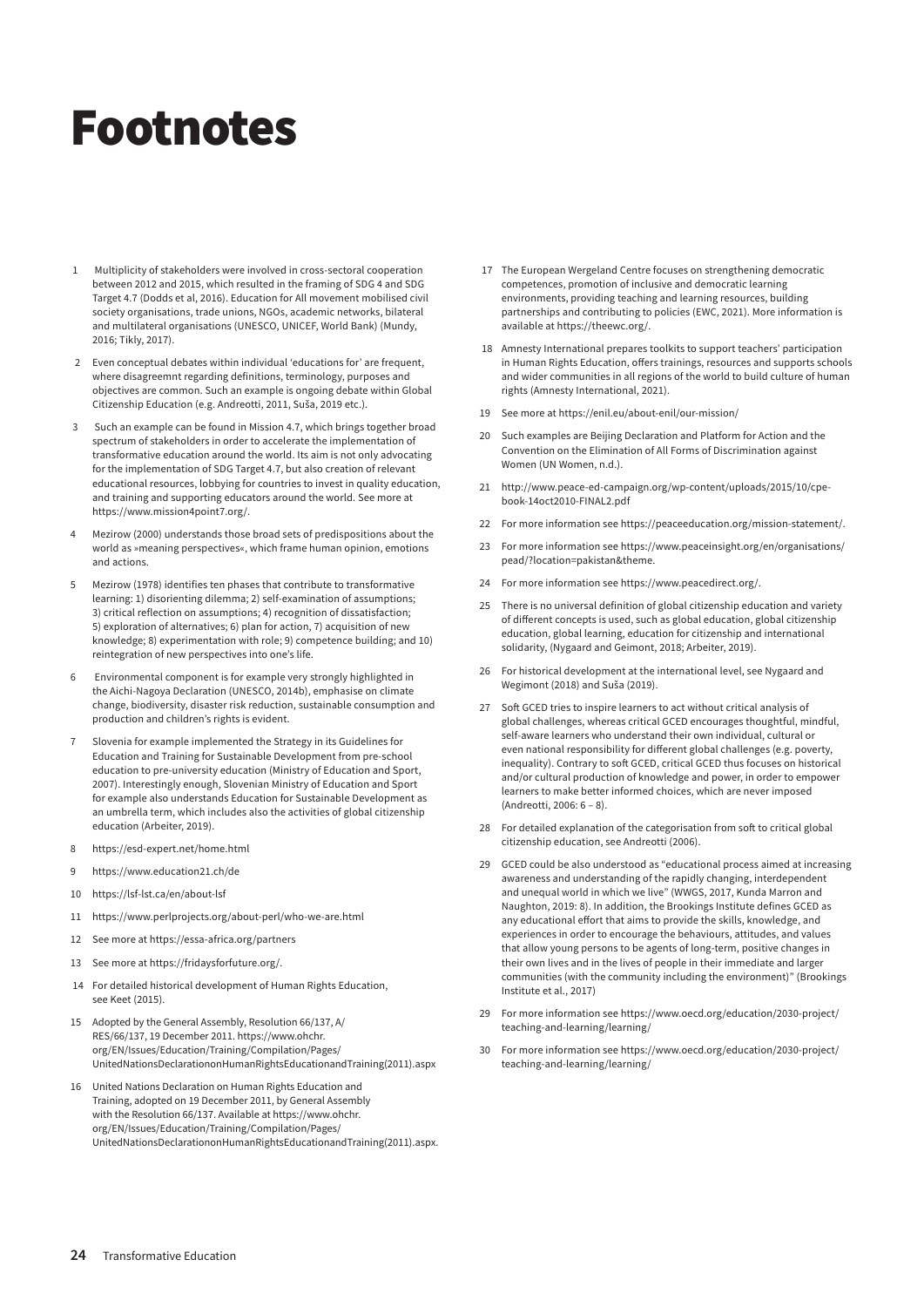### <span id="page-24-0"></span>References

Alsaeedi, B., Z. De Sas Kropiwnicki-Gruber, R. Gendron and K. Shannon (2019): Transformative Action to Realize the 2030 Agenda through Effective Coalitions. Good practice in 2030 Agenda implementation Series. Vancouver and Ottawa: British Columbia Council for International Cooperation and Canadian Council for International Co-operation. Available at [https://www.bccic.](https://www.bccic.ca/working-paper-transformative-action-to-realize-the-2030-agenda-through-effective-coalitions/) [ca/working-paper-transformative-action-to-realize-the-2030-agenda-through-effective-coalitions/](https://www.bccic.ca/working-paper-transformative-action-to-realize-the-2030-agenda-through-effective-coalitions/).

Amnesty International (2020): Human Rights Education. Available at: [https://www.amnesty.org/en/human-rights-education/.](https://www.amnesty.org/en/human-rights-education/)

Andreotti, V. (2006): Soft versus critical global citizenship education. In: Policy and Practice: A Development Education Review 3 (2006): 40–51.

Andreotti, V. (2011): The political economy of global citizenship education. Globalisation, Societies and Education 9 (3-4): 307–310.

Arbeiter, J. (2019): Analiza področja globalnega učenja v Sloveniji in priporočila za nadaljnjo krepitev področja [Analysis of global citizenship education in Slovenia and recommendations for further strethening the field]. Available at: [https://tuditi.si/wp-content/uploads/sites/2/2020/01/](https://tuditi.si/wp-content/uploads/sites/2/2020/01/Analiza-globalnega-u%c4%8denja-v-Sloveniji_Arbeiter_final.pdf) [Analiza-globalnega-u%c4%8denja-v-Sloveniji\\_Arbeiter\\_final.pdf](https://tuditi.si/wp-content/uploads/sites/2/2020/01/Analiza-globalnega-u%c4%8denja-v-Sloveniji_Arbeiter_final.pdf).

Arendt, H. (1998): The human condition. Chicago: University of Chicago Press.

Azoulay, A. (2014): Palestine as symptom, Palestine as hope: revising human rights discourse. Critical Inquiry 40 (4): 332–364.

Bajaj, M. (2011): Human rights education: Ideology, location, and approaches. Human Rights Quarterly 33 (2011): 481–580.

Bajaj, M. (2018): Conceptualising transformative agency in Education for Peace, Human Rights and Social Justice. International Journal of Human Rights Education 2 (1): 1–21.

Balsinger, J., R. Föster, C. Mader, U. Nagel, … A. B. Zimmermann (2017): Transformative Learning and Education for Sustainable Development. GAIA 26 (4): 357–359.

Becker, A. and C.. Roux (2019): Human rights literacies research: (Re)think approaches and methodologies. In C. Roux and A. Becker (eds.), Human Rights Literacies: Future directions, 73–100. Switzerland: Springer International Publishing.

Bourn, D. (2017): A review of Education for Sustainable Development and Global Citizenship Education in Teacher Education. Available at: [https://discovery.ucl.ac.uk/id/eprint/10030831/1/](https://discovery.ucl.ac.uk/id/eprint/10030831/1/bournhuntbamber.pdf) [bournhuntbamber.pdf](https://discovery.ucl.ac.uk/id/eprint/10030831/1/bournhuntbamber.pdf).

Brander, P., L. De Witte, …and J. Pinkeviciute (2020): Compass: Manual for Human Rights Education with Young People, 2nd Edition. Strasbourg: Council.

Bridge 47 (2020): The role of education in addressing future challenges. Available at: [https://www.](https://www.gcedclearinghouse.org/resources/role-education-addressing-future-challenges) [gcedclearinghouse.org/resources/role-education-addressing-future-challenges.](https://www.gcedclearinghouse.org/resources/role-education-addressing-future-challenges)

Brookings Institution, UNESCO and GEFI-YAG (2018): Measuring Global Citizenship Education: A Collection of Practices and Tools. Available at: [https://www.gcedclearinghouse.org/sites/default/](https://www.gcedclearinghouse.org/sites/default/files/resources/global_20170411_measuring-global-citizenship.pdf) [files/resources/global\\_20170411\\_measuring-global-citizenship.pdf](https://www.gcedclearinghouse.org/sites/default/files/resources/global_20170411_measuring-global-citizenship.pdf).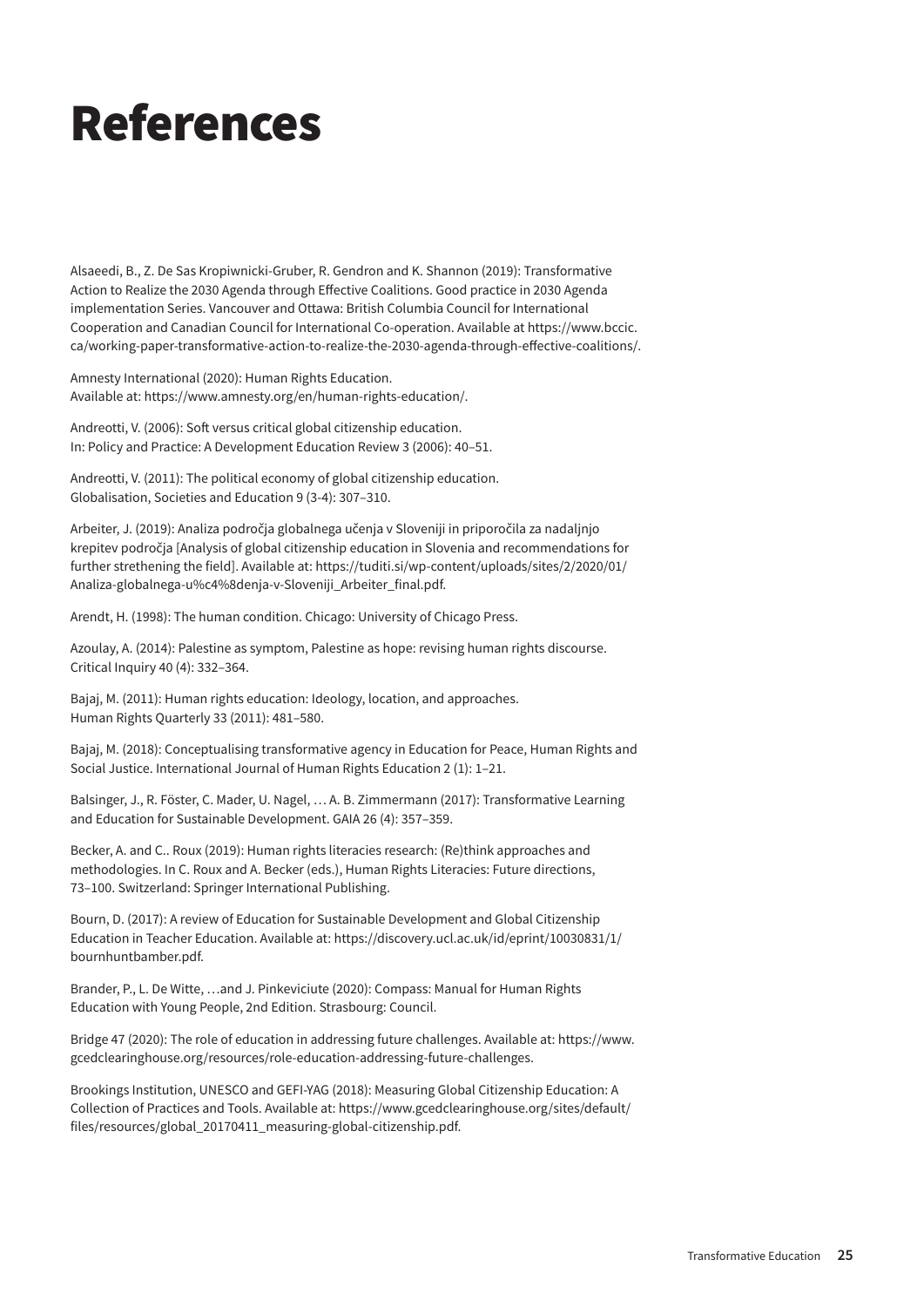Council of European Union (2010): Council conclusions on education for sustainable development. Available at: [https://www.consilium.europa.eu/uedocs/cms\\_data/docs/pressdata/](https://www.consilium.europa.eu/uedocs/cms_data/docs/pressdata/en/educ/117855.pdf) [en/educ/117855.pdf](https://www.consilium.europa.eu/uedocs/cms_data/docs/pressdata/en/educ/117855.pdf).

Crocco, M. S. (2010): How Do We Teach About Women in World History. Social Studies 102 (2010): 18–24.

Davies, I., Ho, L. C., … Y. Waghid (eds..) (2017): The Palgrave Handbook of Global Citizenship and Education. London: Palgrave Macmillan.

Dodds, F., A. D. Donoghue and J. L. Roesch JL (2016): Negotiating the sustainable development goals: a transformational agenda for an insecure world. London, New York: Routledge.

El-Bushra, J. and E. Rees Smith (2016): Gender, Education and Peacebuilding: A review of selected Learning for Peace case studies. Available at: [https://inee.org/system/files/resources/UNICEF\\_](https://inee.org/system/files/resources/UNICEF_Gender_Ed_PB_Case_Studies_2016_En.pdf) [Gender\\_Ed\\_PB\\_Case\\_Studies\\_2016\\_En.pdf.](https://inee.org/system/files/resources/UNICEF_Gender_Ed_PB_Case_Studies_2016_En.pdf)

EWC (2021): The European Wergeland Centre. Available at: [https://theewc.org/how-we-work/.](https://theewc.org/how-we-work/)

Fagan, M. (2017): Who's Afraid of the Ecological Apocalypse? Climate Change and the Production of the Ethical Subject. The British Journal of Politics and International Relations 19 (2): 225–244.

Fanon, F. (2017): The wretched of the earth. Cape Town: Kwela Books.

Fountain, S. (1999): Peace Education in UNICEF Working Paper, Available at: [https://inee.org/](https://inee.org/system/files/resources/UNICEF_Peace_Education_1999_en_0.pdf) [system/files/resources/UNICEF\\_Peace\\_Education\\_1999\\_en\\_0.pdf.](https://inee.org/system/files/resources/UNICEF_Peace_Education_1999_en_0.pdf)

Gerd, M. and P. J. Wells (2017): A decade of progress on education for sustainable development: reflections from the UNESCO Chairs Programme. Available at: [https://unesdoc.unesco.org/](https://unesdoc.unesco.org/ark:/48223/pf0000252319) [ark:/48223/pf0000252319.](https://unesdoc.unesco.org/ark:/48223/pf0000252319)

Goris, K. (2021): The Relationship between Global Citizenship Education and Education for Sustainable Development. Issue paper no. 2. Available at: [https://wijzijnkruit.be/wp-content/](https://wijzijnkruit.be/wp-content/uploads/2021/04/Issue-paper-2-ANG-27.04.21.pdf) [uploads/2021/04/Issue-paper-2-ANG-27.04.21.pdf.](https://wijzijnkruit.be/wp-content/uploads/2021/04/Issue-paper-2-ANG-27.04.21.pdf)

Gough, A. (2018): Sustainable Development and Global Citizenship Education: Challenging Imperatives. In: Davies, I., Ho, L. C., … Y. Waghid (eds.). The Palgrave Handbook of Global Citizenship and Education, 295–312. London: Palgrave Macmillan.

Hamdani, S. (2020): How Teacher Traning can support a truly gender transformative approach to education. Available at: [https://www.globalpartnership.org/blog/how-teacher-training-can](https://www.globalpartnership.org/blog/how-teacher-training-can-support-truly-gender-transformative-approach-education)[support-truly-gender-transformative-approach-education](https://www.globalpartnership.org/blog/how-teacher-training-can-support-truly-gender-transformative-approach-education).

Horner, L., L. Kadiwal, Y. Syed … M. Novelli (2015): Literature Review: The Role of Teachers in Peacebuilding. Available at: [https://inee.org/resources/literature-review-role-teachers](https://inee.org/resources/literature-review-role-teachers-peacebuilding)[peacebuilding.](https://inee.org/resources/literature-review-role-teachers-peacebuilding)

Hulme, M. (2009): Why We Disagree About Climate Change: Understanding Controversy, Inaction and Opportunity. Cambridge: Cambridge University Press.

International Commission on the Futures of Education (2012): Futures of Education: Learning to Become. Available at: [https://unesdoc.unesco.org/ark:](https://unesdoc.unesco.org/ark)/48223/pf0000373208/PDF/373208eng.pdf. multi .

Karam, A. (2014): Education as the Pathway towards Gender Equality. Available at: [https://www.](https://www.un.org/en/chronicle/article/education-pathway-towards-gender-equality) [un.org/en/chronicle/article/education-pathway-towards-gender-equality.](https://www.un.org/en/chronicle/article/education-pathway-towards-gender-equality)

Keet, A. (2015): It is time: Critical human rights education in an age of counter-hegemonic distrust. Education as Change 19 (3): 46–64.

Khoo, S. and N. Jord Jørgensen (2021): Intersections and collaborative potentials between global citizenship education and education for sustainable development. Globalisation, Societies and Education. DOI: 10.1080/14767724.2021.1889361.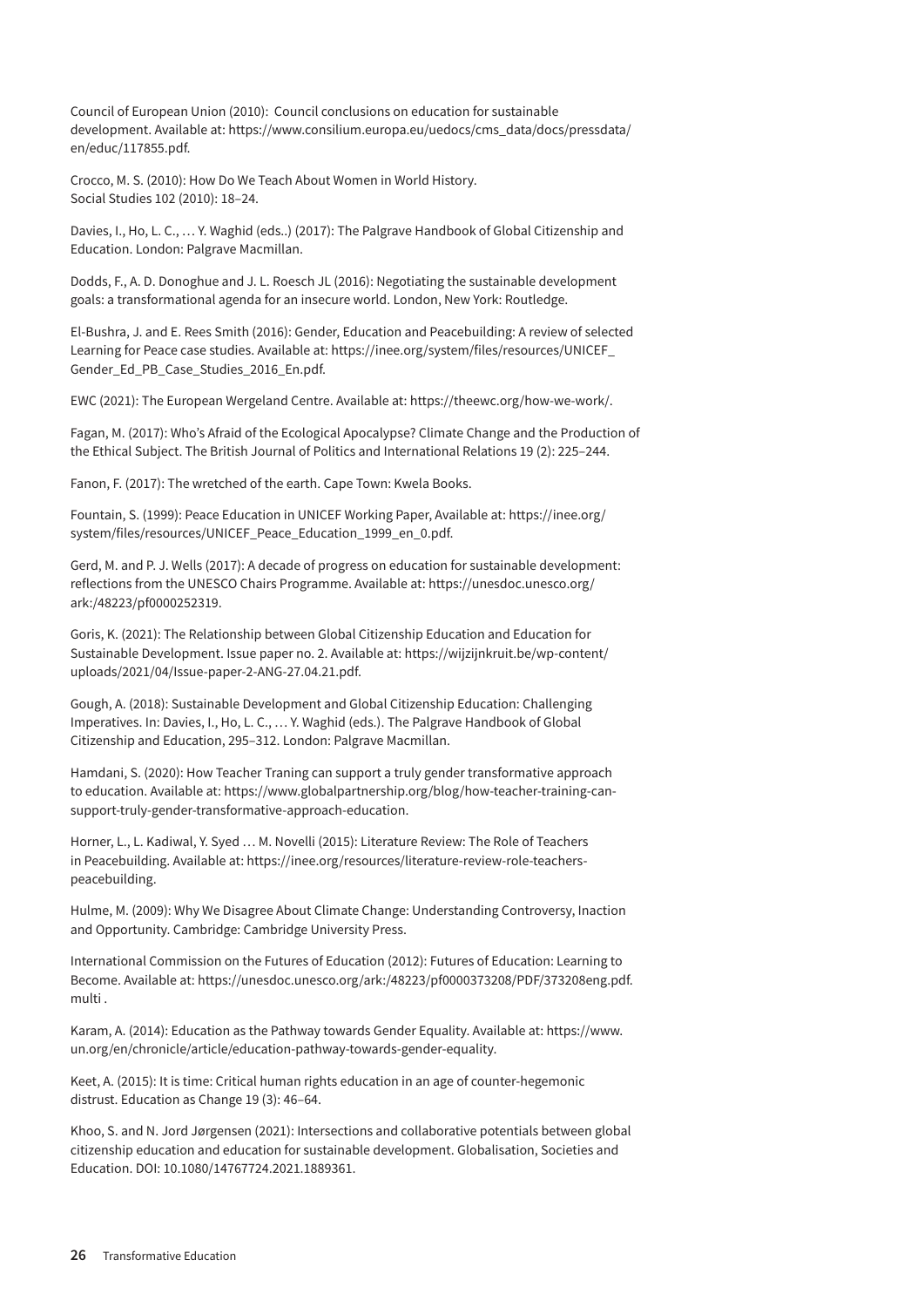Kirk, J. and R. Winthrop (2006): Creating healing classrooms: tools for teachers and teacher educators. USA: IRC.

Kunda Marron, R. and D. Naughton (2019): Characteristics of Target 4.7 and The Importance of its Inclusion to the Sustainable Development Goals. Available at: [https://www.bridge47.org/sites/](https://www.bridge47.org/sites/default/files/2019-10/characteristics_of_target_4.7_and_the_importance_of_its_inclusion_to_the_sustainable_development_goals_0.pdf) [default/files/2019-10/characteristics\\_of\\_target\\_4.7\\_and\\_the\\_importance\\_of\\_its\\_inclusion\\_to\\_](https://www.bridge47.org/sites/default/files/2019-10/characteristics_of_target_4.7_and_the_importance_of_its_inclusion_to_the_sustainable_development_goals_0.pdf) the sustainable development goals 0.pdf.

Laurie, R., Y. Nonoyama-Tarumi,R. Mckeown and C. Hopkins (2016): Contributions of Education for Sustainable Development (ESD) to Quality Education: A Synthesis of Research. Journal of Education for Sustainable Development. 10 (2): 226–242.

Maastricht Global Education Declaration (2015): European Strategy Framework for improving and increasing Global Education in Europe to the Year 2015. Available at: <https://rm.coe.int/168070e540>.

Mandela, N. (2010): Conversations with myself. London: Macmillan Press.

Mezirow, J. (1978): Education for perspective transformation; Women's re-entry programs in community colleges. New York: Teacher's College, Columbia University

Mezirow, J. (1997): Transformative learning: Theory to practice. In P. Cranton (ed.), Transformative learning in action: New Directions in Adult and Continuing Education, no. 74 5–12. San Francisco: Jossey-Bass.

Mezirow, J. (2000): Learning as transformation: Critical perspectives on a theory in progress. San Francisco: Jossey-Bass.

Mundy, K. (2016): »Learning in« on Education for All. Comparative Education Review 60 (1).

Navarro-Castro, L. and J. Nario-Galace (2019): Peace Education: A Pathway to a Culture of Peace. Quezon City: Centre for Peace Education. Available at: [https://gppac.net/files/2019-07/](https://gppac.net/files/2019-07/PeaceEducation_3rdEdition_March-2019.pdf) [PeaceEducation\\_3rdEdition\\_March-2019.pdf](https://gppac.net/files/2019-07/PeaceEducation_3rdEdition_March-2019.pdf).

Nygaard, A. and L. Wegimont (2018): Global Education in Europe – Concepts, Definitions and Aims in the Context of the SDGs and the New European Consensus on Development. Ireland: GENE.

O'Sullivan, E., A. Morrell and M. A. O'Connor (2002): Expanding the boundaries of transformative learning: Essays on theory and praxis. New York: Palgrave.

of Educational Governance. Comparative Education Review, 61 (1): 1–33.

OHCHR (2021): World Programme for Human Rights Education. Available at: [https://www.ohchr.org/en/issues/education/training/pages/programme.aspx.](https://www.ohchr.org/en/issues/education/training/pages/programme.aspx)

One Planet Network (2021): Education for Sustainable Lifestyles – a vital step to reach the Sustainable Development Goals. Available at: [https://www.oneplanetnetwork.org/education](https://www.oneplanetnetwork.org/education-sustainable-lifestyles-vital-step-reach-sustainable-development-goals)[sustainable-lifestyles-vital-step-reach-sustainable-development-goals.](https://www.oneplanetnetwork.org/education-sustainable-lifestyles-vital-step-reach-sustainable-development-goals)

Pashby, K. and V. de Oliveira Andreotti (2016): Ethical internationalisation in higher education: interfaces with international development and sustainability. Environmental Education Research 22 (6): 771–787.

Reisman, L. and C. Janke (2015): Conflict-sensitive teacher education: viewing EDCs' experience with the south Sudan teacher education project. Journal on Education in Emergencies 1 (1): 131–166.

Robinson, C., L. Phillips and A. Quennerstedt (2018): Human rights education: developing a theoretical understanding of teachers' responsibilities. Educational Review 72 (2): 220–241.

Sayed, Y. and K. Moriarty (2020): SDG 4 and the 'Education Quality Turn'. In A. Wulff (ed.), Grading Goal Four: Tensions, Threats, and Opportunities in the Sustainable Development Goal on Quality Education, 194 – 213. Lieden, Boston: Brill.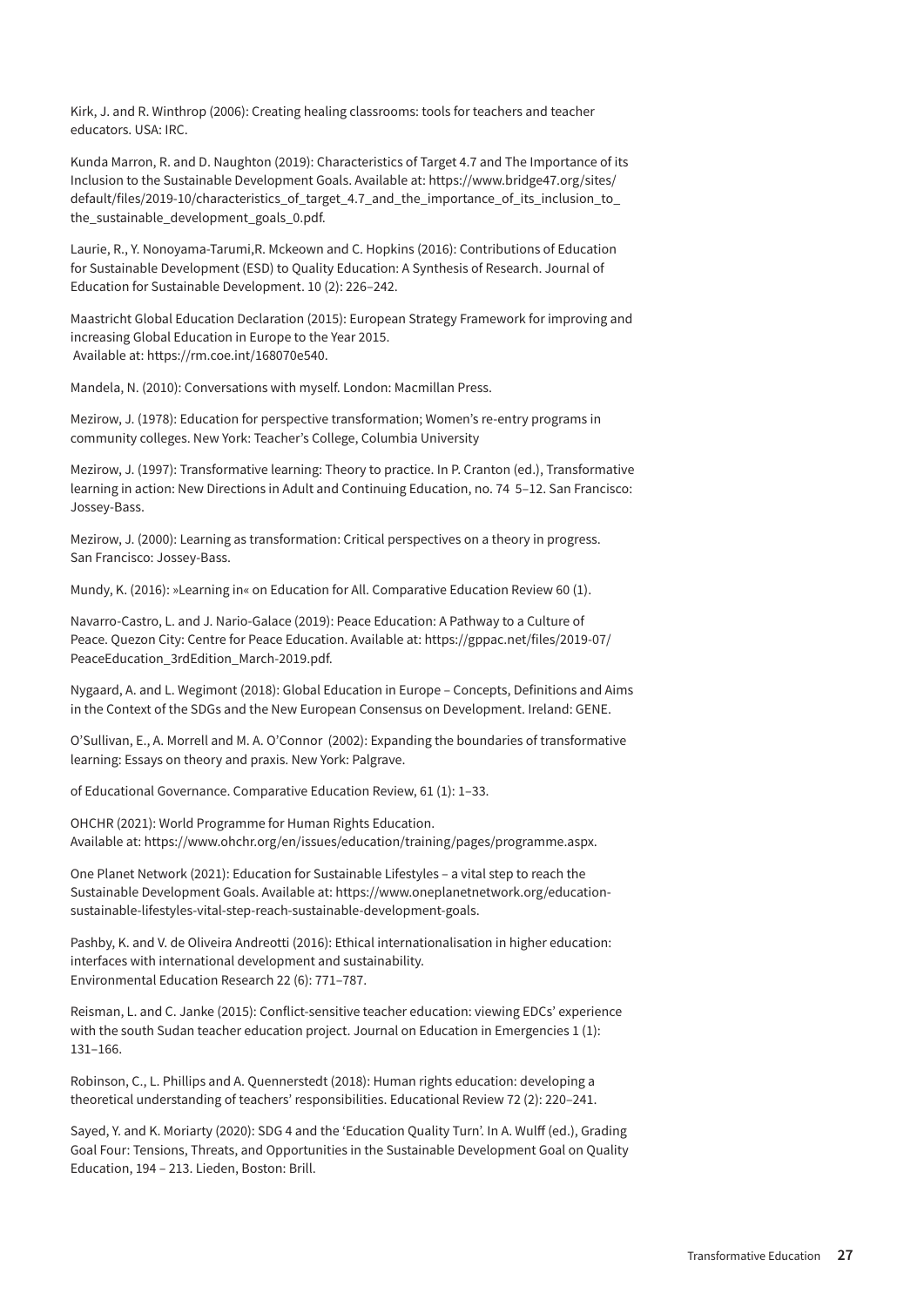Stafford-Smith, M., D. Griggs, O. Gaffney, F. Ullah, … D. O'Connel (2017): Integration: the key to implementing the Sustainable Development Goals. Sustainability Science 12 (2017): 911–919.

Stibbe, D., Prescott, D., Findlay Brooks, R., Gilbert, J. and Goransson, O. (2020): THE SDG PARTNERSHIP GUIDEBOOK: A Practical guide to building high-impact multi-stakeholder partnerships for the Sustainable Development Goals. Available at: [https://www.](https://www.thepartneringinitiative.org/wp-content/uploads/2020/07/SDG-Partnership-Guidebook-1.0.pdf) [thepartneringinitiative.org/wp-content/uploads/2020/07/SDG-Partnership-Guidebook-1.0.pdf](https://www.thepartneringinitiative.org/wp-content/uploads/2020/07/SDG-Partnership-Guidebook-1.0.pdf).

Suša, R. (2019): Global Citizenship Education (GCE) for Unknown Futures: Mapping Past and Current Experiments and Debates. Available at: [https://www.bridge47.org/sites/default/](https://www.bridge47.org/sites/default/files/2019-04/gce_for_unknown_futures_by_rene_suza.pdf) [files/2019-04/gce\\_for\\_unknown\\_futures\\_by\\_rene\\_suza.pdf](https://www.bridge47.org/sites/default/files/2019-04/gce_for_unknown_futures_by_rene_suza.pdf) .

Taylor, E. W. (2000): Analyzing research on transformative learning theory. In J. Mezirow et al. (eds.), Learning as transformation, 285–328. San Francisco, CA: Jossey-Bass.

Tikly, L. P. (2017): The Future of Education for All as a Global Regime

UN (2011): United Nations Declaration on Human Rights Education and Training, adopted on 19 December 2011 by General Assembly, Resolution 66/137, A/RES/66/137. Available at: [https://www.ohchr.org/EN/Issues/Education/Training/Compilation/Pages/](https://www.ohchr.org/EN/Issues/Education/Training/Compilation/Pages/UnitedNationsDeclarationonHumanRightsEducationandTraining(2011).aspx) [UnitedNationsDeclarationonHumanRightsEducationandTraining\(2011\).aspx](https://www.ohchr.org/EN/Issues/Education/Training/Compilation/Pages/UnitedNationsDeclarationonHumanRightsEducationandTraining(2011).aspx)

UN (2015): Transforming our world: the 2030 Agenda for Sustainable Development, 21 October 2015, A/RES/70/1. Available at:<https://www.refworld.org/docid/57b6e3e44.html>.

UN Secretary-General (2012): Global Education First Initiative: an initiative of the United Nations Secretary-General. Available at: [https://www.gcedclearinghouse.org/sites/default/files/](https://www.gcedclearinghouse.org/sites/default/files/resources/%5BENG%5D%20Global%20Education%20First%20Initiative_0.pdf) [resources/%5BENG%5D%20Global%20Education%20First%20Initiative\\_0.pdf](https://www.gcedclearinghouse.org/sites/default/files/resources/%5BENG%5D%20Global%20Education%20First%20Initiative_0.pdf).

UN Women (n.d.) UN Women: The United Nations Entity for Gender Equality and the Empowerment of Women. Available at: [https://www.un.org/youthenvoy/2013/07/un-women-the](https://www.un.org/youthenvoy/2013/07/un-women-the-united-nations-entity-for-gender-equality-and-the-empowerment-of-women/)[united-nations-entity-for-gender-equality-and-the-empowerment-of-women/.](https://www.un.org/youthenvoy/2013/07/un-women-the-united-nations-entity-for-gender-equality-and-the-empowerment-of-women/)

UNECE (2005): Strategy on Education for Sustainable Development. CEP/AC.13/2005/3/REV.1. Available at: [https://unece.org/DAM/env/documents/2005/cep/ac.13/cep.ac.13.2005.3.rev.1.e.pdf.](https://unece.org/DAM/env/documents/2005/cep/ac.13/cep.ac.13.2005.3.rev.1.e.pdf)

UNESCO (1996): Learning the Treasure Within: Report to UENSCO of International Commission on Education for the Twenty-first Century. Available at: [https://unesdoc.unesco.org/ark:/48223/pf000](https://unesdoc.unesco.org/ark:/48223/pf0000109590?posInSet=12&queryId=f9897ad1-e31b-4acf-a2d8-e64997ad28ab) [0109590?posInSet=12&queryId=f9897ad1-e31b-4acf-a2d8-e64997ad28ab](https://unesdoc.unesco.org/ark:/48223/pf0000109590?posInSet=12&queryId=f9897ad1-e31b-4acf-a2d8-e64997ad28ab).

UNESCO (2005): United Nations Decade of Education for Sustainable Development (2005 – 2014): international implementation scheme. Available at: [https://unesdoc.unesco.org/ark:/48223/](https://unesdoc.unesco.org/ark:/48223/pf0000148654) [pf0000148654.](https://unesdoc.unesco.org/ark:/48223/pf0000148654)

UNESCO (2008): UNESCO's Work on Education for Peace and Non-Violence: Building Peace Through Education. Available at: [https://www.eccnetwork.net/sites/default/files/media/](https://www.eccnetwork.net/sites/default/files/media/file/160787eng.pdf) [file/160787eng.pdf](https://www.eccnetwork.net/sites/default/files/media/file/160787eng.pdf).

UNESCO (2012): Education for sustainable development: building a better, fairer world for the 21st century. Available at: [https://unesdoc.unesco.org/ark:/48223/pf0000216673.](https://unesdoc.unesco.org/ark:/48223/pf0000216673)

UNESCO (2014a): Global Citizenship Education: Preparing learners for the challenges of the 21st century. Available at: [https://www.seameo.org/img/Programmes\\_Projects/Competition/](https://www.seameo.org/img/Programmes_Projects/Competition/SEAMEOJapanESD_Award/2014_SEAMEOJapanESD_Award/pub/Global%20Citizenship_UNESCO%20Publication_July2014.pdf) [SEAMEOJapanESD\\_Award/2014\\_SEAMEOJapanESD\\_Award/pub/Global%20Citizenship\\_](https://www.seameo.org/img/Programmes_Projects/Competition/SEAMEOJapanESD_Award/2014_SEAMEOJapanESD_Award/pub/Global%20Citizenship_UNESCO%20Publication_July2014.pdf) [UNESCO%20Publication\\_July2014.pdf](https://www.seameo.org/img/Programmes_Projects/Competition/SEAMEOJapanESD_Award/2014_SEAMEOJapanESD_Award/pub/Global%20Citizenship_UNESCO%20Publication_July2014.pdf).

UNESCO (2014b): Aichi-Nagoya Declaration on Education for Sustainable Development. Okayama, Japan: UNESCO. Available at: [https://unesdoc.unesco.org/ark:/48223/pf0000231074.](https://unesdoc.unesco.org/ark:/48223/pf0000231074)UNESCO (2014c): Third UNESCO World Forum on Culture and Cultural Industries. Available at: [http://www.unesco.org/new/fileadmin/MULTIMEDIA/HQ/CLT/pdf/FINAL\\_](http://www.unesco.org/new/fileadmin/MULTIMEDIA/HQ/CLT/pdf/FINAL_FlorenceDeclaration_1December_EN.pdf) [FlorenceDeclaration\\_1December\\_EN.pdf.](http://www.unesco.org/new/fileadmin/MULTIMEDIA/HQ/CLT/pdf/FINAL_FlorenceDeclaration_1December_EN.pdf)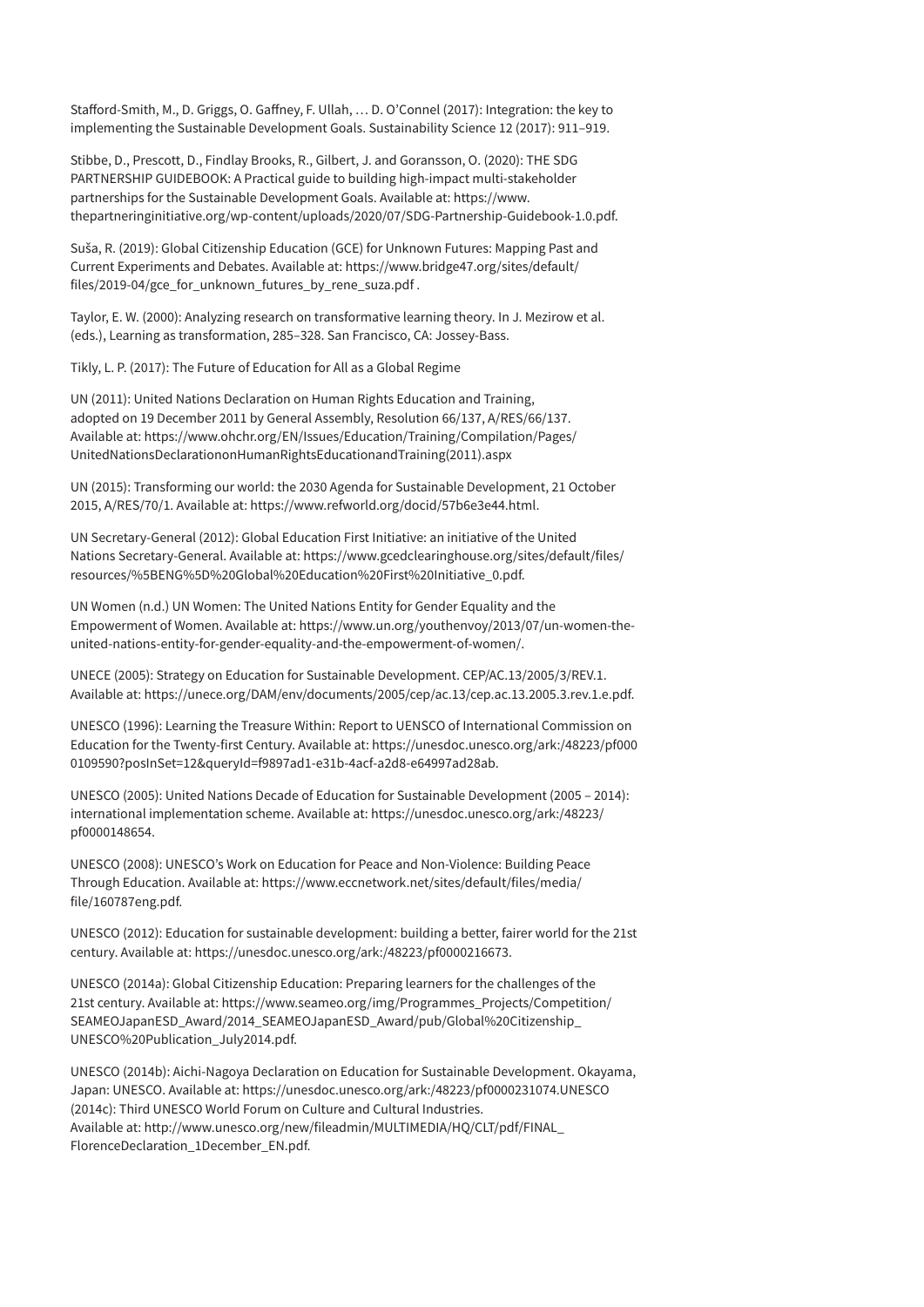UNESCO (2019): Educational content up close: Examining the learning dimensions of Education for Sustainable Development and Global Citizenship Education. Available at: [https://unesdoc.unesco.](https://unesdoc.unesco.org/ark) [org/ark](https://unesdoc.unesco.org/ark):/48223/pf0000372327/PDF/372327eng.pdf.multi.UNESCO (2020): Education for sustainable development: a roadmap. Paris: UNESCO. Avialable at: [https://unesdoc.unesco.org/ark:/48223/](https://unesdoc.unesco.org/ark:/48223/pf0000374802.locale=en) [pf0000374802.locale=en](https://unesdoc.unesco.org/ark:/48223/pf0000374802.locale=en). UNESCO (2021a): What is Education for Sustainable Development. Available at: [https://en.unesco.org/themes/education-sustainable-development/what-is-esd.](https://en.unesco.org/themes/education-sustainable-development/what-is-esd)

UNESCO (2021b): Culture of Peace and Non-Violence. Available at: [https://en.unesco.org/themes/building-peace-programmes.](https://en.unesco.org/themes/building-peace-programmes)

UNESCO (2021c): Culture for Sustainable Development. Available at: <https://en.unesco.org/themes/culture-sustainable-development>.

UNGEI (2018): Situation Analysis of SDG 4 With a Gender Lens. Available at: [http://sdghelpdesk.unescap.org/sites/default/files/2019-02/3\\_July\\_FACT%20](http://sdghelpdesk.unescap.org/sites/default/files/2019-02/3_July_FACT%20SHEET%204.7.pdf) [SHEET%204.7.pdf](http://sdghelpdesk.unescap.org/sites/default/files/2019-02/3_July_FACT%20SHEET%204.7.pdf).

UNICEF (2018): Gender Equality. Global Annual Results Report 2018. Available at: [https://www.unicef.org/media/54911/file/Global\\_Annual\\_Results\\_Report\\_2018\\_](https://www.unicef.org/media/54911/file/Global_Annual_Results_Report_2018_Gender_Equality.pdf.pdf) [Gender\\_Equality.pdf.pdf.](https://www.unicef.org/media/54911/file/Global_Annual_Results_Report_2018_Gender_Equality.pdf.pdf)

Wintersteiner, W., H. Grobbauer, G. Diendorfer and S. Reitmair-Juárez (2015): Global Citizenship Education: Citizenship Education for Globalizing Societies. Available at: [http://www.demokratiezentrum.org/fileadmin/media/pdf/Materialien/](http://www.demokratiezentrum.org/fileadmin/media/pdf/Materialien/GlobalCitizenshipEducation_Final_english.pdf) [GlobalCitizenshipEducation\\_Final\\_english.pdf](http://www.demokratiezentrum.org/fileadmin/media/pdf/Materialien/GlobalCitizenshipEducation_Final_english.pdf).

World Bank Group (2015): World Bank Group gender strategy (FY16-23): Gender equality, poverty reduction and inclusive growth. Washington, DC: World Bank. Available at: <https://openknowledge.worldbank.org/handle/10986/23425>.

WWGS (2017): What is Global Citizenship Education? Available at: <http://www.worldwiseschools.ie/development-education/>.

Yonemura, A. (2015): Promoting a transformative education through Global Citizenship Education (GCED) and Education for Sustainable Development (ESD) in sub-Saharan Africa. A paper prepared for Post-2015 Education Agenda Regional Conference. Available at: [http://www.unesco.org/new/](http://www.unesco.org/new/fileadmin/MULTIMEDIA/FIELD/Dakar/pdf/PromotingTransformativeEducationSSAGCEDESD.pdf) [fileadmin/MULTIMEDIA/FIELD/Dakar/pdf/PromotingTransformativeEducationSSAGCEDESD.pdf.](http://www.unesco.org/new/fileadmin/MULTIMEDIA/FIELD/Dakar/pdf/PromotingTransformativeEducationSSAGCEDESD.pdf)